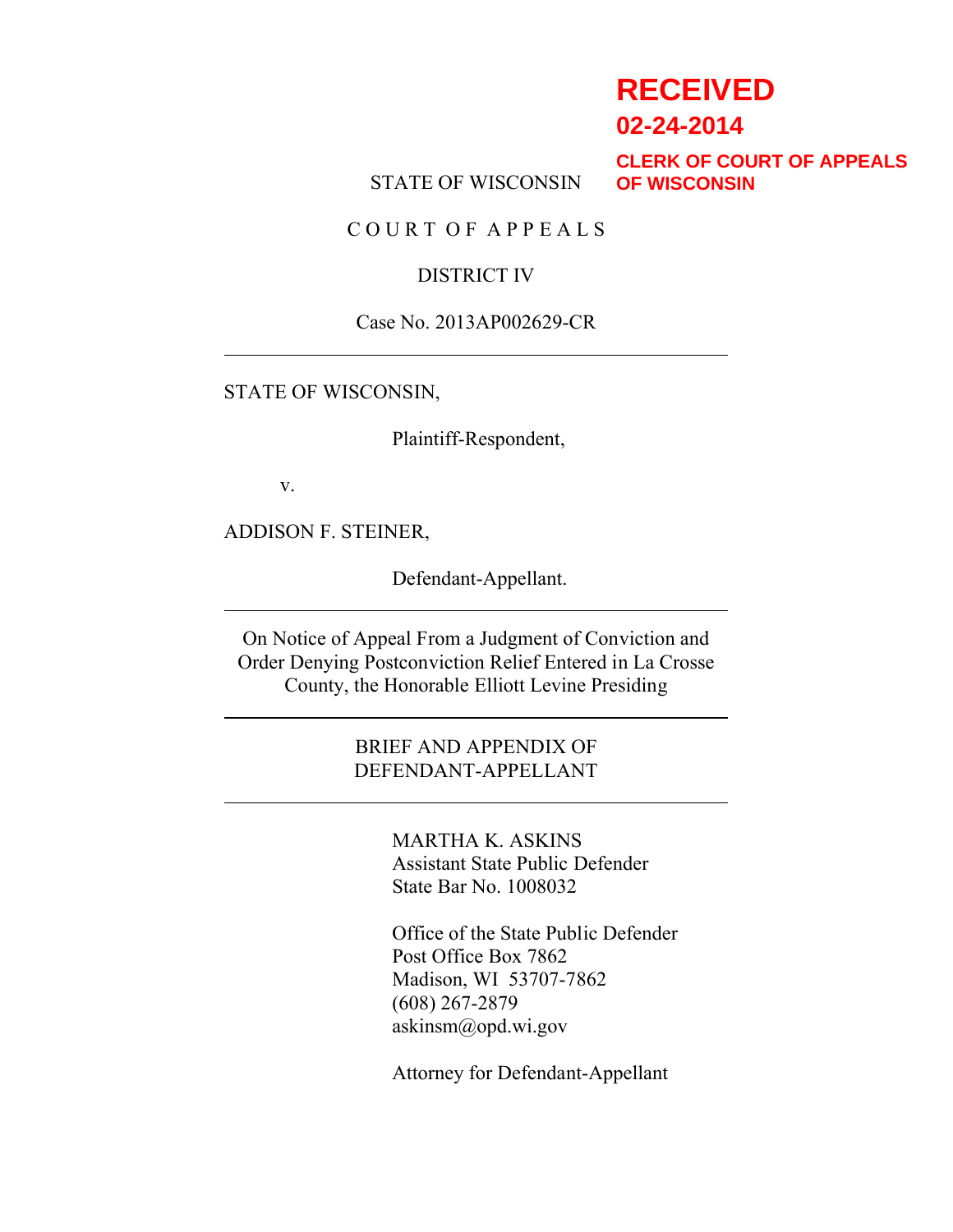### **TABLE OF CONTENTS**

| Page                                                                                                                                                                                   |  |
|----------------------------------------------------------------------------------------------------------------------------------------------------------------------------------------|--|
|                                                                                                                                                                                        |  |
| STATEMENT ON ORAL ARGUMENT AND                                                                                                                                                         |  |
| STATEMENT OF THE CASE AND FACTS  1                                                                                                                                                     |  |
|                                                                                                                                                                                        |  |
| Where the State Presented No Evidence to<br>Show that Steiner Intended to Permanently<br>Leave His Child, the Evidence is Insufficient to<br>Support a Conviction for Abandonment of a |  |

## **CASES CITED**

| <b>Bruno v. Milwaukee County,</b>      |  |
|----------------------------------------|--|
| 2003 WI 28, 260 Wis. 2d 633,           |  |
|                                        |  |
| Meriter Hospital Inc., v. Dane County, |  |
| 2004 WI 145, 277 Wis. 2d 1,            |  |
|                                        |  |
| Seider v. O'Connell,                   |  |
| 2000 WI 76, 236 Wis. 2d 211,           |  |
|                                        |  |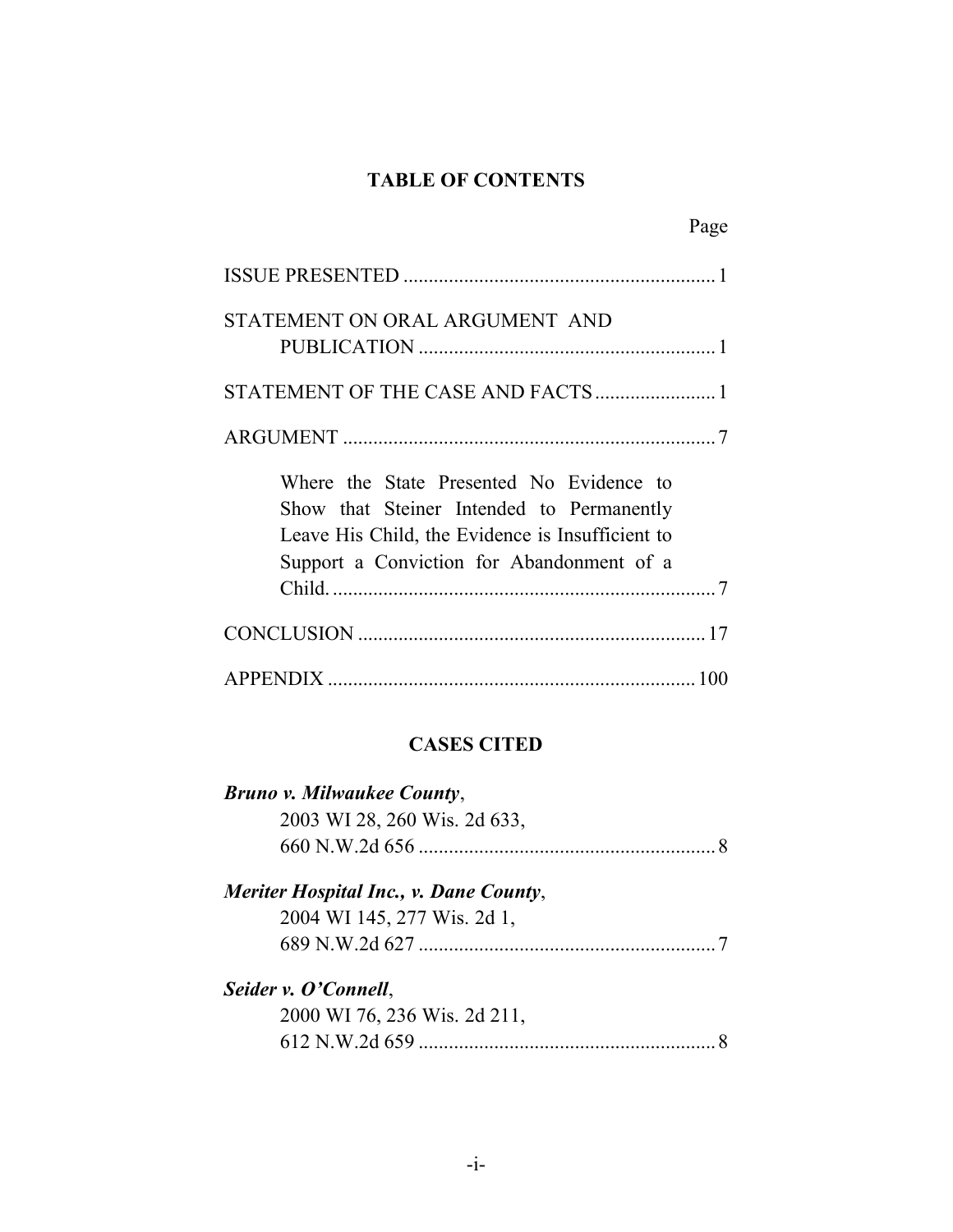| State ex rel. Kalal v. Circuit Court,   |
|-----------------------------------------|
| 2004 WI 58, 271 Wis. 2d 633,            |
|                                         |
| State v. Campbell,                      |
| 217 Iowa 848,                           |
|                                         |
| State v. Neuser.                        |
| 191 Wis. 2d 131, 528 N.W.2d 49          |
|                                         |
| State v. Poellinger,                    |
| 153 Wis. 2d 493,                        |
|                                         |
| State v. Schaller,                      |
| 70 Wis. 2d 107,                         |
|                                         |
| State v. Wilson,                        |
|                                         |
| State v. Woods,                         |
| 117 Wis. 2d 701,                        |
|                                         |
| Vollmer v. Luety,                       |
| 156 Wis. 2d 1, 456 N.W.2d 797 (1990) 16 |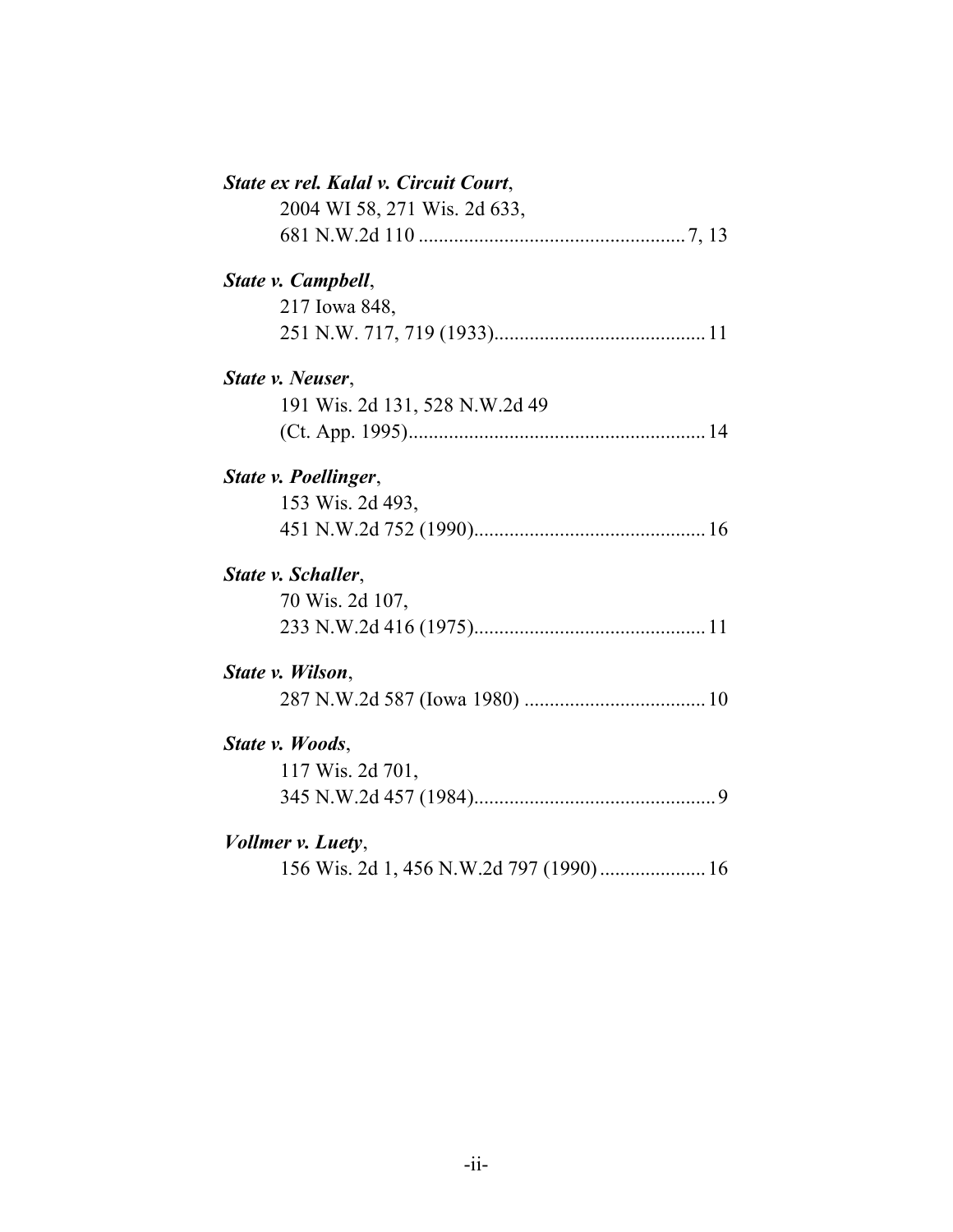### **STATUTES CITED**

## Wisconsin Statutes

## **OTHER AUTHORITIES CITED**

| Webster's Third New International                  |  |
|----------------------------------------------------|--|
|                                                    |  |
| WIS JI-CRIMINAL Pattern Jury Instruction 21484, 13 |  |
| WIS JI-CRIMINAL Pattern Jury Instruction 1465A  13 |  |
| WIS JI-CRIMINAL Pattern Jury Instruction 2150 12   |  |
|                                                    |  |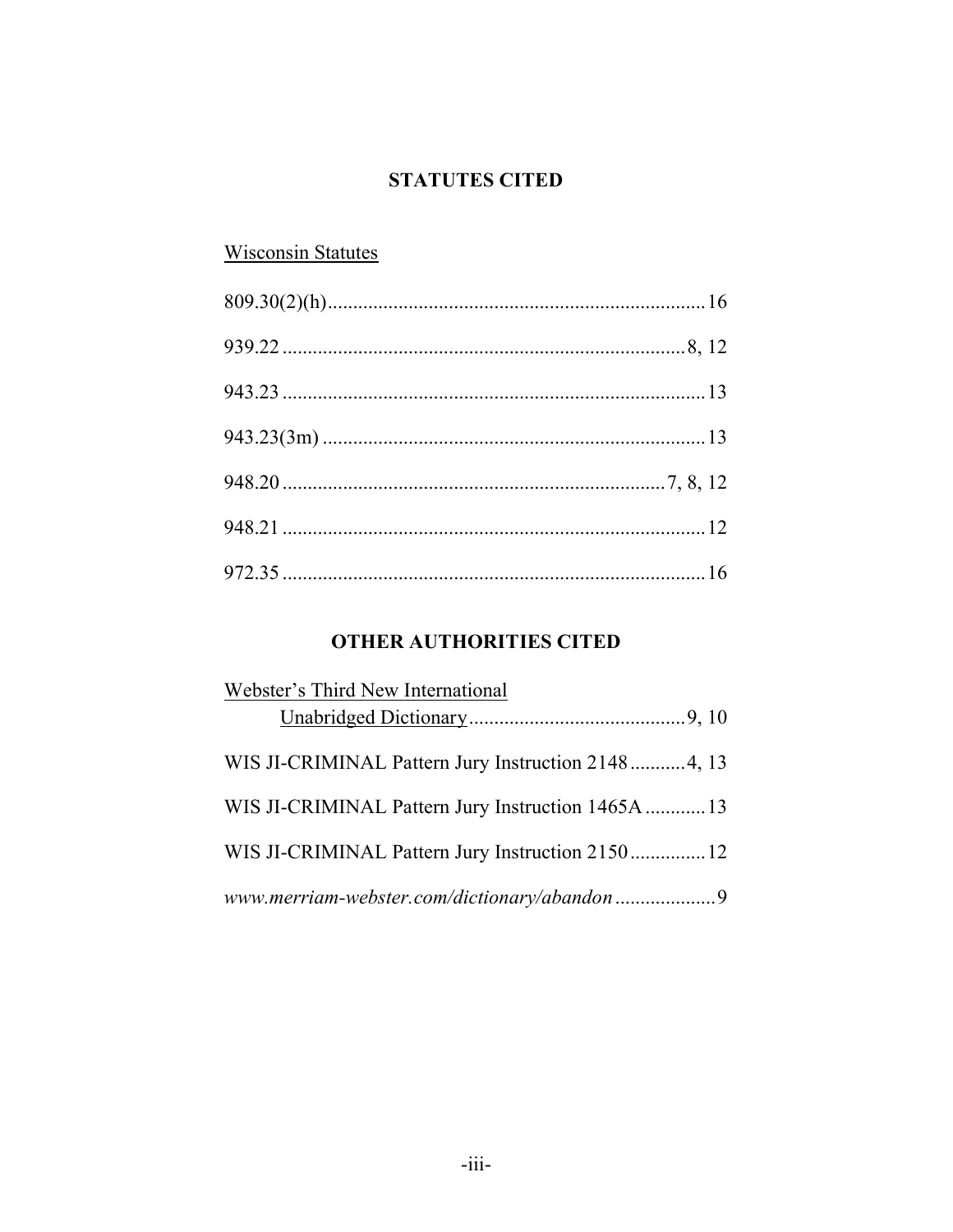#### **ISSUE PRESENTED**

Where the state presented no evidence to show that Steiner intended to permanently leave his child, did the state prove Steiner was guilty of abandonment of a child?

The trial court answered: yes.

### **STATEMENT ON ORAL ARGUMENT AND PUBLICATION**

Steiner requests publication in order to clarify the law that abandonment of a child requires an intent to permanently leave the child, and not an intent to temporarily leave the child. Steiner does not request oral argument.

#### **STATEMENT OF THE CASE AND FACTS**

This is an appeal from a judgment of conviction and order denying postconviction relief entered in La Crosse County, the Honorable Elliott Levine presiding.

On April 13, 2011, at around 1:00 p.m., Holmen Police Officer Crystal Sedevie was dispatched to Steiner's home in light of an anonymous complaint that a three-year-old child had been left alone. (90:66-67). Sedevie went to the home and knocked on the door. (90:67). When no one answered, she went to the home next door and spoke to the neighbor. (90:68). The neighbor reported that she had made the anonymous call, and that she suspected a three-year-old child was home alone. (90:68).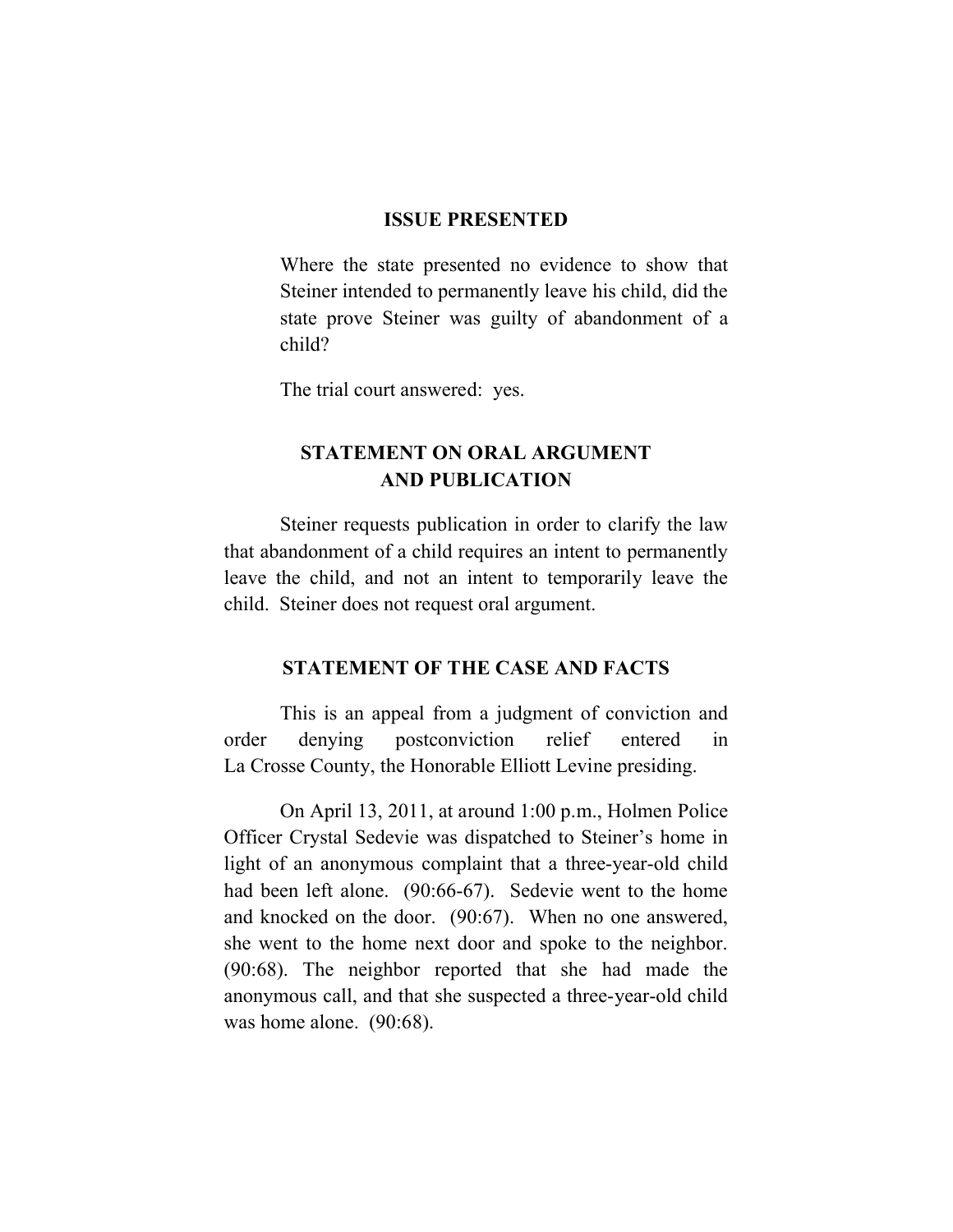Sedevie went back to Steiner's home and tried the door, finding it unlocked. (90:68). In walking through the home, Sedevie saw a door which had a bungee cord attached to the door knob that was then fastened to something else, securing the door. (90:69). Sedevie opened the door and found three-year-old D.S. standing there. (90:69). Sedevie requested assistance from Social Services, changed D.S.'s diaper and found him some clean clothes, and fed him. (90:71-73). Sedevie testified at the trial that the Steiner's home was dirty and in disarray, with clutter and broken toys everywhere. (90: 75-78).

While Sedevie was waiting for Social Services to arrive, a cell phone in the house began to ring, and the caller ID said "Addison." (90:79). Sedevie answered the phone, identifying herself as a Holmen police officer. The caller "said, yeah, right, kind of laughing," and Sedevie asked if he was Addison Steiner. (90:80). He said that he was, and Sedevie told him he needed to return to his home immediately. (90:80).

About ten minutes later, Steiner was at the home. (90:80). He told Sedevie he had had a doctor's appointment, that he was only going to be gone for an hour, and that he had left D.S. sleeping in his room. (90:80). He said he used the bungee cord to secure the room so that D.S. would not walk around the house. (90:80).

The state subsequently charged Steiner with abandonment of a child, child neglect, and abuse of his other two children. (5).

The case proceeded to a jury trial. (90). The jury convicted Steiner of abandonment of a child and child neglect, but were deadlocked on the child abuse charges. (90: 115-116). The court entered judgments of conviction for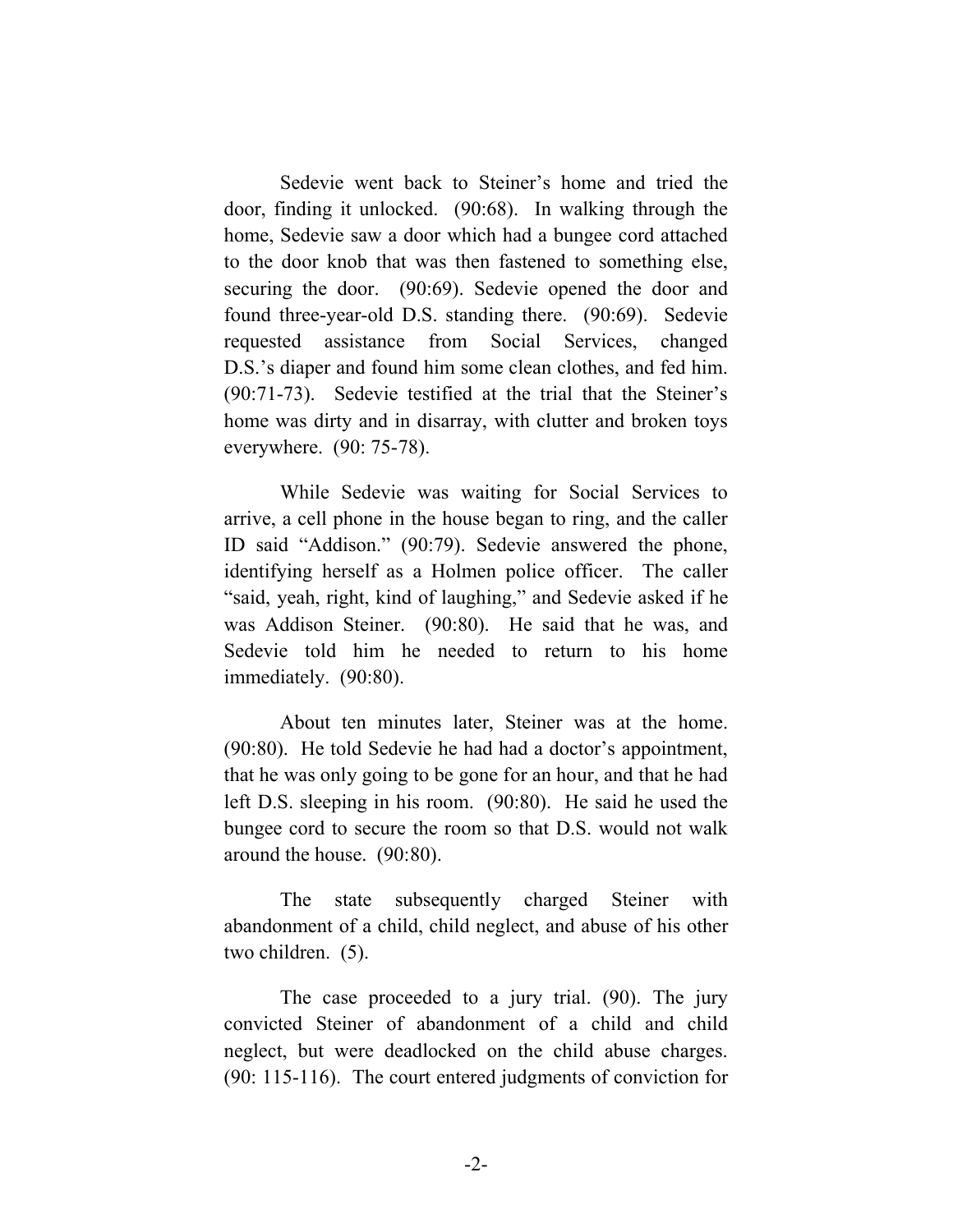the abandonment and neglect charges, and declared a mistrial on the abuse counts. (90: 121). The state decided not to bring those two charges to trial again. (95:3). The court sentenced Steiner to 2.5 years of initial confinement and three years of extended supervision for the abandonment conviction, and consecutive probation for the neglect conviction. (95:47-49).

Steiner testified that he was an overwhelmed single parent. He testified that he and his former wife moved to La Crosse in 2007 after living out in the country. (90:145). Before moving to La Crosse, he and his wife were students, and they lived in a "little farm house" on an acre of land where their three children could "run around and play." (90:146). After they graduated, Steiner's wife took a position in La Crosse, and they moved there. Steiner testified he could not find work in La Crosse, and he eventually took a job 90 miles away. (90:148-149). In 2009, Steiner and his wife separated; she moved out of their house and Steiner remained with the three children. (90:150-151).

Steiner lost his job in July of 2010, and he and his wife divorced in August of 2010. (90:153). He became very depressed, testifying that the depression made it very hard for him to do anything, and that it was "debilitating" for him. (90:158). He testified that he found it hard to get out of bed in the morning, living in an unfamiliar town with "no real support system," divorced and "trying to pick up the pieces." (90:158). He testified he was seeing a therapist, that he "wanted to be a better person, and to be, you know, to be the best parent I could be to my kids." (90:159). He testified about his own upbringing, with a strict father who disciplined him by beating him with a belt. (90:155-156).

Steiner admitted at the trial he had left his three-yearold son alone: "Um, yeah, I'm not proud of it. You know, I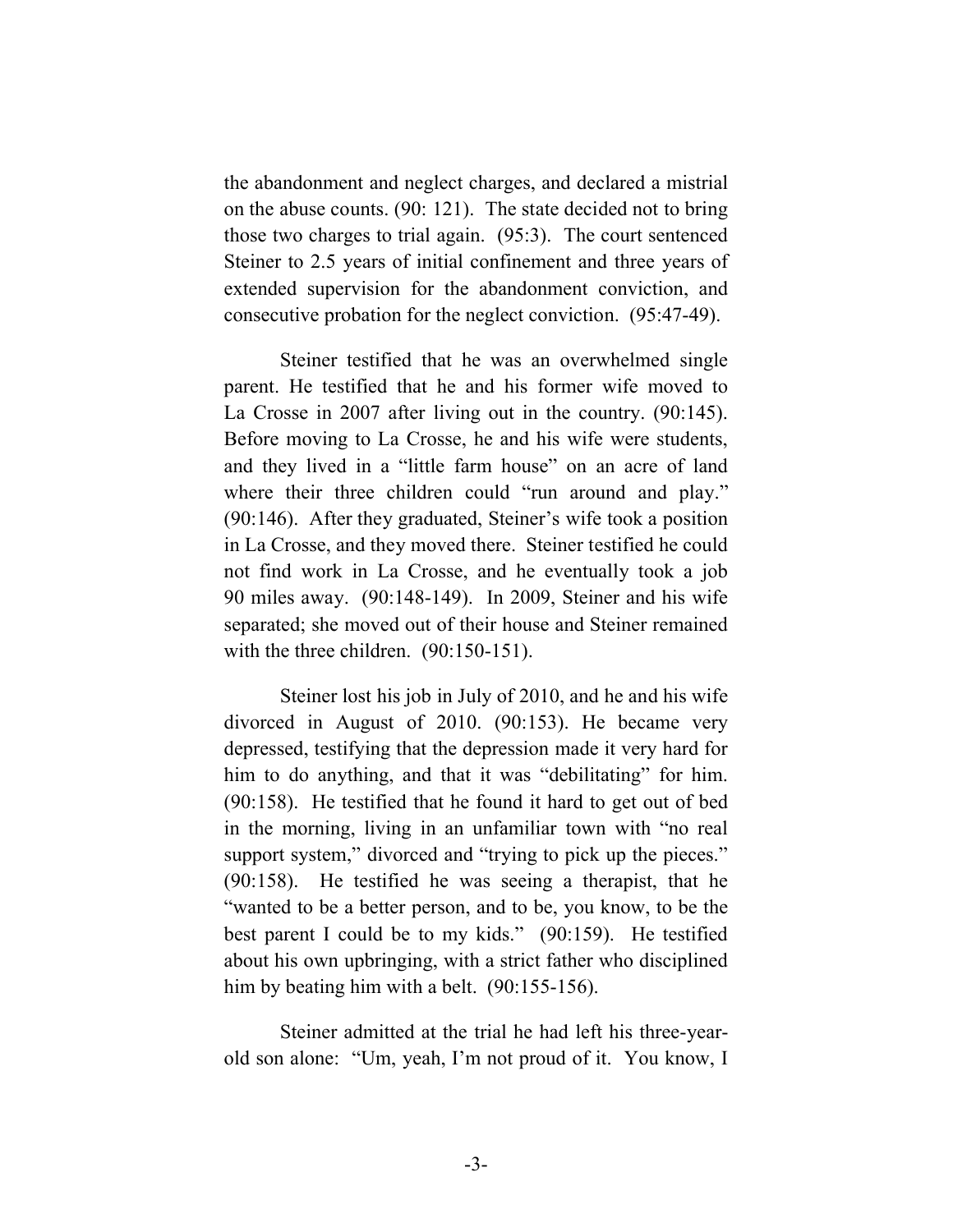didn't feel like I really had any options, you know…but yeah, it's happened." (90:172). He admitted that it was not safe to leave him alone. (90:215-216).

On the day that the police came to his home and found D.S., Steiner testified he left D.S. alone while he went to see his therapist. (90:176). He testified D.S. was sleeping when he left, and that he expected a friend to come over to the house while he was gone. (90:177).

At the close of the evidence, the court gave the jury the pattern jury instruction for abandonment of a child. (91:47- 49). The pattern jury instruction, WIS JI-CRIMINAL 2148 for abandonment of a child is as follows (footnotes omitted):

#### **Statutory Definition of the Crime**

Abandonment of a child, as defined in §948.20 of the Criminal Code of Wisconsin, is committed by any person who, with intent to abandon the child, leaves any child in a place where the child may suffer because of neglect.

#### **State's Burden of Proof**

Before you may find the defendant guilty of this offense, the State must prove by evidence which satisfies you beyond a reasonable doubt that the following three elements were present.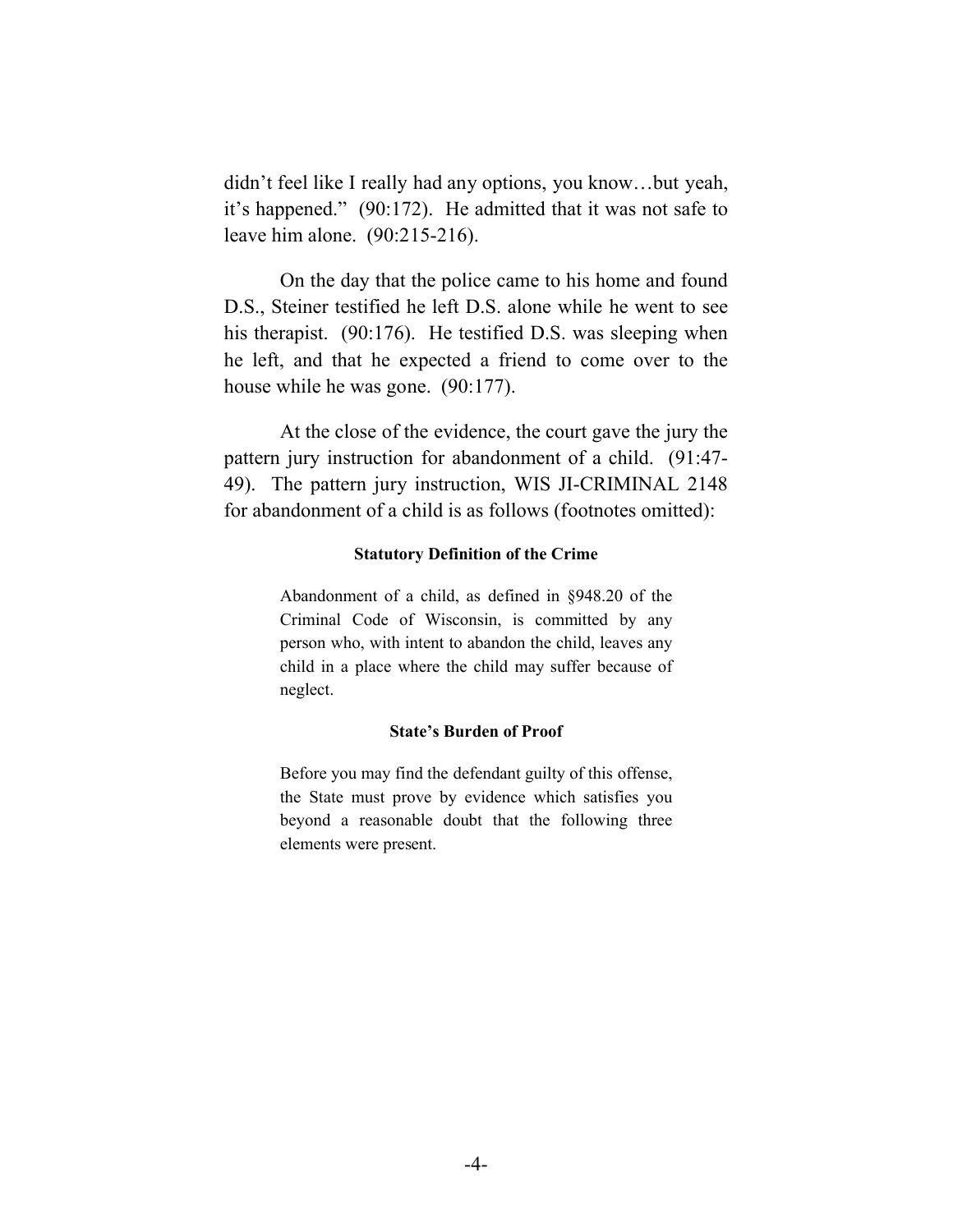#### **Elements of the Crime That the State Must Prove**

1. (Name of Child) was under the age of 18 years.

…..

2. The defendant left (name of child) in a place where the child may have suffered because of neglect.

"Neglect" means to seriously endanger the health or safety of a child by failing to provide necessary care, food, clothing, medical or dental care, or shelter.

This does not require that (name of child) actually suffered because of neglect, but it requires only that (name of child) was left in a place where the child may have suffered because of neglect.

3. The defendant left (name of child) with intent to abandon (name of child).

#### **Meaning of "With Intent to Abandon"**

The term "with intent to abandon" requires that the defendant had the purpose to abandon or was aware that (his) (her) conduct was practically certain to cause that result.

#### **Deciding About Intent**

You cannot look into a person's mind to find intent. Intent must be found, if at all, from the defendant's acts, words, and statements, if any, and from all the facts and circumstances in this case bearing upon intent.

#### **Jury's Decision**

If you are satisfied beyond a reasonable doubt that all three elements of this offense have been proved, you should find the defendant guilty.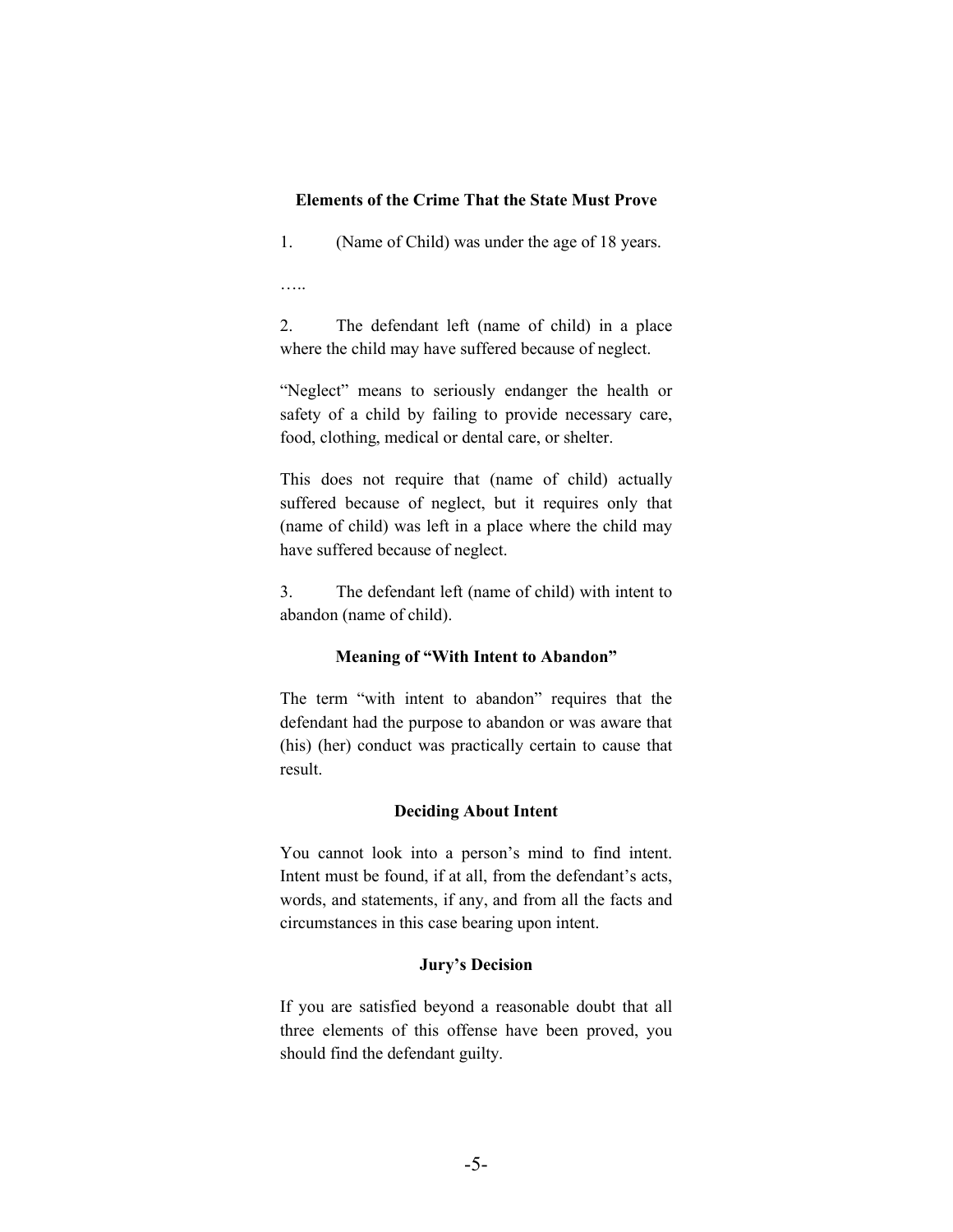If you are not so satisfied, you must find the defendant not guilty.

In his closing argument to the jury, the prosecutor argued that abandonment of a child does not mean an intent to permanently leave the child. He argued:

> Obviously, he left with the intent to abandon. There's nothing in the jury instruction that abandon means permanently. You won't find it anywhere.

> That's because you can abandon somebody even though it's not permanent. You're out with your friends at a concern or a party. At some point you split with your friends. You abandon your friends. For that night, I don't care where they go, I'm going this way. They're not my concern. I'm not worried about them. What they do is what they do. What I do is what I do. You're abandoning them for the night.

> It doesn't mean that they're not still your friends. It doesn't mean the next night you might meet up again. You're giving up on them for that time period.

#### (91:68).

In his rebuttal argument, the prosecutor argued that Steiner "had the intent to abandon [D.S.] every time he walked out of that house and put that strap on the door." (91:99).

The jury convicted Steiner of neglect of D.S. and abandonment of D.S., but were deadlocked on the other counts of abuse of his other children. The court subsequently sentenced Steiner to prison.

Steiner moved for postconviction relief, asking the court to vacate the conviction for abandonment of a child. (72; App. 101-106). Steiner argued the abandonment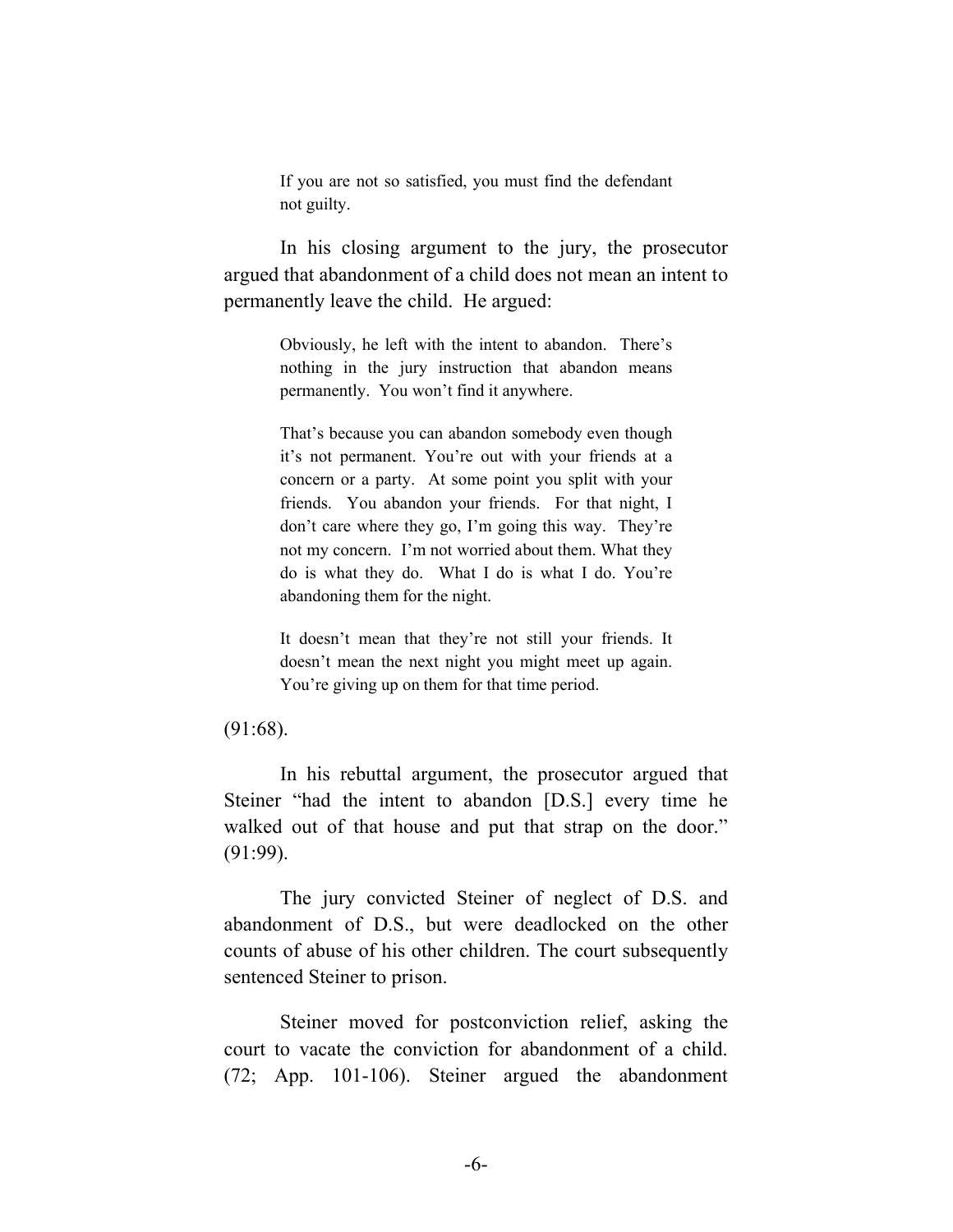conviction could not stand because his conduct did not constitute abandonment within the common, ordinary and accepted meaning of the word. (72:2; App. 102). The court ordered the parties to submit additional written arguments, and held a hearing on the motion. (75; 76; 96). The court denied Steiner's motion. (96:12-16; App. 118-122).

Steiner filed a timely notice of appeal. (97).

#### **ARGUMENT**

Where the State Presented No Evidence to Show that Steiner Intended to Permanently Leave His Child, the Evidence is Insufficient to Support a Conviction for Abandonment of a Child.

Steiner was convicted of abandonment of a child, contrary to Wis. Stat. § 948.20, which reads as follows:

> Whoever, with intent to abandon the child, leaves any child in a place where the child may suffer because of neglect is guilty of a Class G felony.

The key portion of the statute involved in this case is: "with intent to abandon the child." Steiner contends the crime requires the state to prove that the offender has the intent to permanently leave the child, and not to temporarily leave the child. As such, the issue before the court is the statutory interpretation of Wis. Stat. § 948.20. "The interpretation of a statute presents a question of law" which this court reviews de novo. *Meriter Hospital Inc., v. Dane County*, 2004 WI 145, ¶ 12, 277 Wis. 2d 1, 689 N.W.2d 627.

In *State ex rel. Kalal v. Circuit Court*, 2004 WI 58, 271 Wis. 2d 633, 681 N.W.2d 110 the supreme court articulated the rules of statutory interpretation relevant to this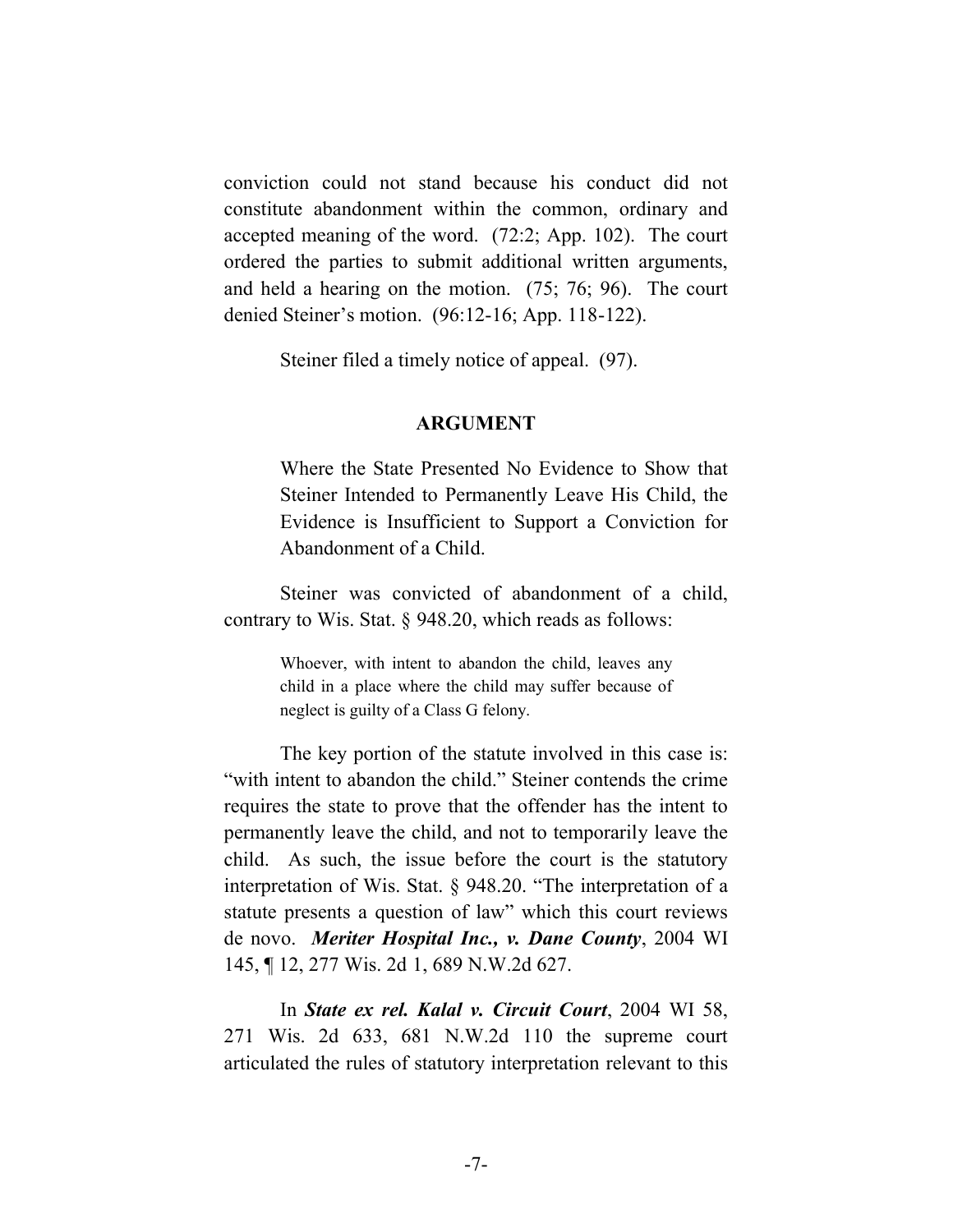appeal. First, "statutory interpretation 'begins with the language of the statute." *Id.* at ¶45, *quoting Seider v. O'Connell*, 2000 WI 76, 236 Wis. 2d 211, 232, 612 N.W.2d 659. If the statute's meaning is plain, ordinarily the court stops its inquiry. *Id.*

Second, "[s]tatutory language is given its common, ordinary, and accepted meaning, except that technical or specially-defined words or phrases are given their technical or special definitional meaning. *Id.*, *citing Bruno v. Milwaukee County*, 2003 WI 28, ¶¶ 8, 20, 260 Wis. 2d 633, 660 N.W.2d 656.

Third, the statute's context matters:

[S]tatutory language is interpreted in the context in which it is used; not in isolation but as part of a whole; in relation to the language of surrounding or closelyrelated statutes; and reasonably, to avoid absurd or unreasonable results.

#### *Id.* at ¶46.

In general, legislative history is not consulted except to resolve an ambiguity in the statutory language.<sup>1</sup> *Id.* at  $\P{51}$ .

Applying these rules of statutory interpretation, the court should conclude that "with intent to abandon" means an intent to permanently leave the child, not an intent to leave the child and then return later.

Neither Wis. Stat. § 948.20 nor Wis. Stat. § 939.22 define "abandon" or "intent to abandon." And, as "abandon" is not a technical word, it should be given its common,

 $\overline{\phantom{0}1}$  $\frac{1}{1}$  Counsel was unable to find any relevant legislative history regarding the phrase "with intent to abandon" in Wis. Stat. § 948.20.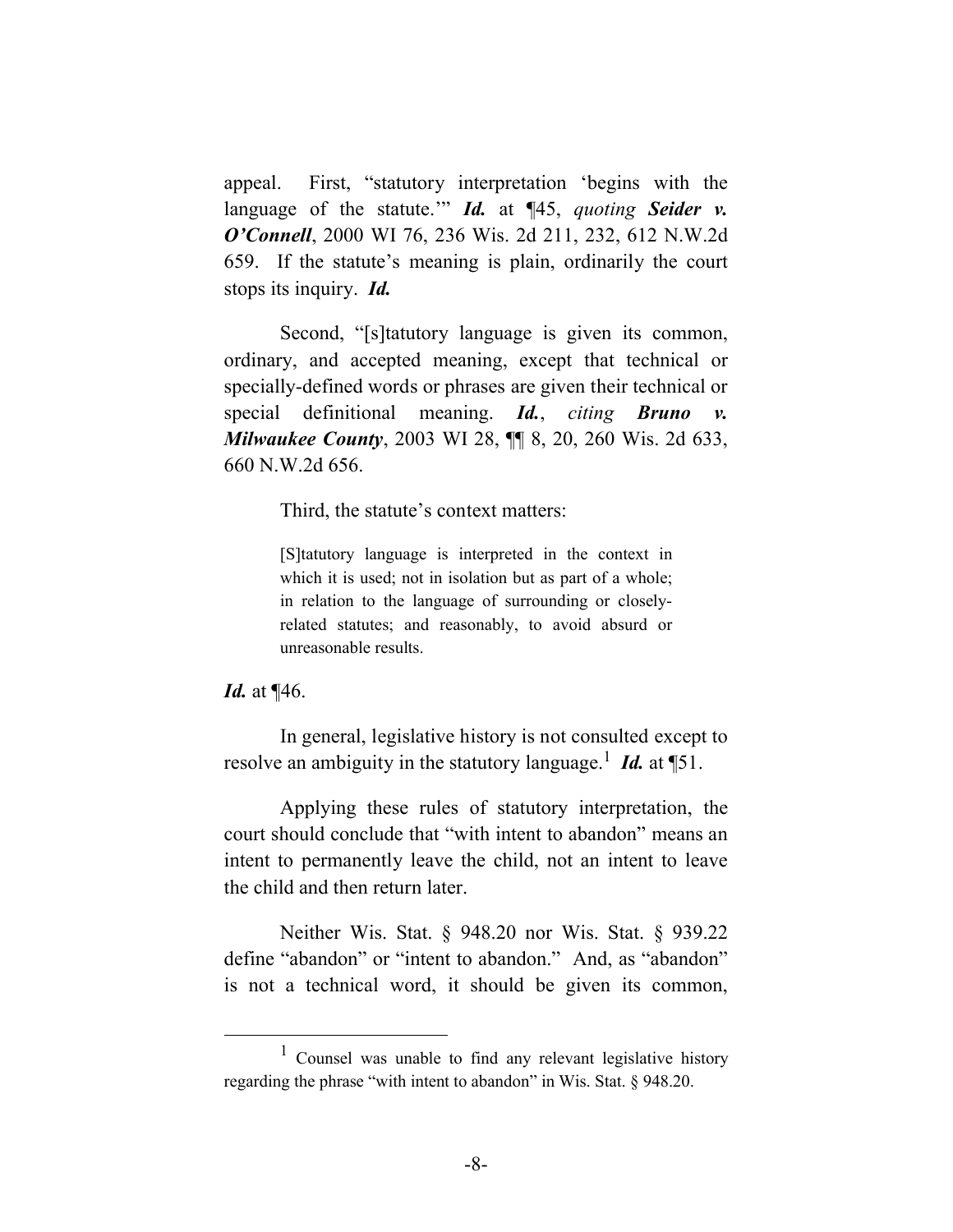ordinary meaning. The "common and approved usage of a word in a statute may be ascertained by reference to a recognized dictionary." *State v. Woods*, 117 Wis. 2d 701, 735-36, 345 N.W.2d 457 (1984).

The first definition of abandon given in Webster's Third New International Unabridged Dictionary is: "to cease to assert or exercise an interest, right, or title to esp. with the intent of never again resuming or reasserting it." Under abandonment, the dictionary gives the example of "desertion of a child by its parents." The dictionary lists "relinquishment and renunciation" as synonyms of "abandonment."

The Merriam Webster on-line dictionary defines "abandon" this way<sup>2</sup>:

> 1. a: to give up to the control or influence of another person or agent

> b: to give up with the intent of never again claiming a right or interest in ‹abandon property›

> 2. to withdraw from often in the face of danger or encroachment ‹abandon ship›

> 3. to withdraw protection, support, or help from ‹he abandoned his family›

4. to give (oneself) over unrestrainedly

5. a. to cease from maintaining, practicing, or using ‹abandoned their native language›

b. to cease intending or attempting to perform ‹abandoned the escape›

 <sup>2</sup> www.merriam-webster.com/dictionary/abandon.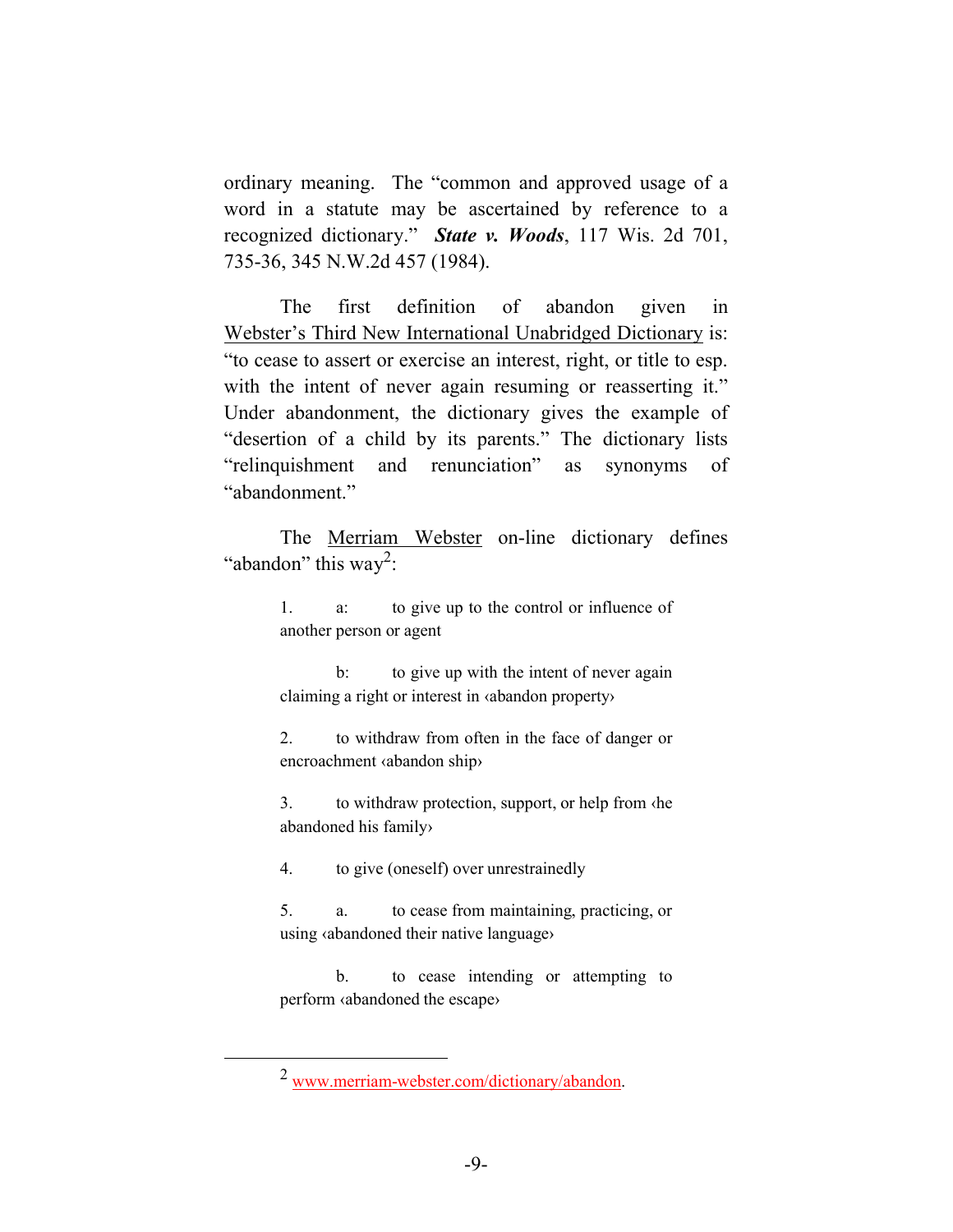Wikipedia offers this definition of "child abandonment:" "the practice of relinquishing interests and claims over one's offspring with the intent of never again resuming or reasserting them."

The trial court, in denying Steiner's postconviction motion, used the words "forsake" and "ceded" as synonyms of abandonment. Webster's Third New International Unabridged Dictionary defines "forsake" first as "to renounce or surrender" and "to quit or leave entirely." It defines "cede" as "to give up, give over, grant, or concede typically by treaty or negotiated pact."

All of these definitions have the connotation of permanence rather than a temporary leaving of a person, thing or idea. As such, when Steiner left his child alone locked in his bedroom, with the intent to return, he did not "abandon" his child. Had he left the child with the intent to never return, or had he left the child on the doorstep of the church with the intent to never retrieve the child, those actions would constitute abandonment.3

This was the result reached by the Iowa Supreme Court in *State v. Wilson*, 287 N.W.2d 587 (Iowa 1980). In *Wilson*, the mother left her 18-month-old child unattended in an apartment for approximately 90 minutes. *Id.* at 588. The court applied two principles of statutory construction to

 $\overline{a}$ 

<sup>3</sup> Abandoned children are a theme in literature, myth and sacred texts, and in those texts, the abandonment is an intent to permanently desert the child. For example, Moses was abandoned when his mother put him in a boat in the river; Romulus and Remus were abandoned and suckled by wolves; Hansel and Gretel and Snow White were abandoned into the wilderness.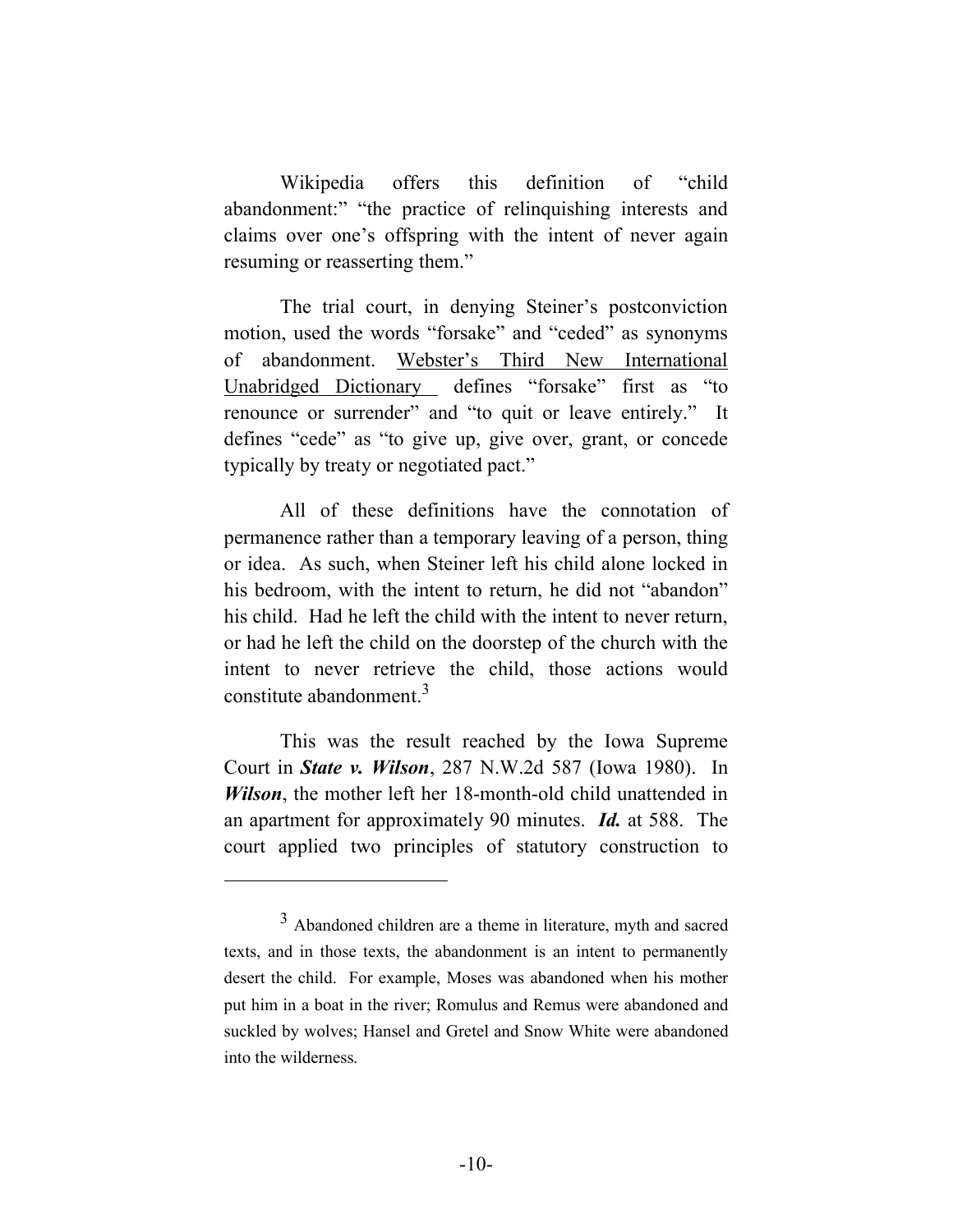conclude that her conduct did not constitute the crime of abandonment. First, criminal statutes are to be "strictly construed, and not extended to include an offense not clearly within the fair scope of the language employed." *Id.* at 589, *quoting State v. Campbell*, 217 Iowa 848, 853, 251 N.W. 717, 719 (1933). The court was wary of equating "abandonment" with temporary neglect "because of the rule that criminal statutes are not to be enlarged by construction." *Id.* at 591. Second, the legislature is "presumed to know the usual meaning ascribed by the courts to language and to intend that meaning unless the context shows otherwise." *Id.*

The court decided that "abandonment" of a child meant "an intention to leave the child permanently, as distinguished from temporary neglect." *Id.* at 589. The court cited with favor definitions such as "an intention of causing a perpetual separation," "any willful or intentional conduct on the part of the parent which evinces a settled purpose to forego all parental duties and relinquish all parental claims to the child," and an "intent to sever the parental relation entirely." *Id.* The court quoted Black's Law Dictionary which included synonyms of "desert, surrender, forsake, or cede," as well as "to relinquish or give up with intent of never again resuming one's right or interest." *Id.* at 590.

The same rules of statutory interpretation apply in Wisconsin. Criminal statutes "are to be strictly construed in favor of the accused." *State v. Schaller*, 70 Wis. 2d 107, 110, 233 N.W.2d 416 (1975). A strict construction of abandonment is an intent to relinquish any interest in the child. Neglect is broader; it encompasses acts and failures to act which can constitute neglect. Abandonment, on the other hand, involves a single type of action: an intent to permanently leave the child. And, as discussed above, unless the words in a statute are technical, they are to be construed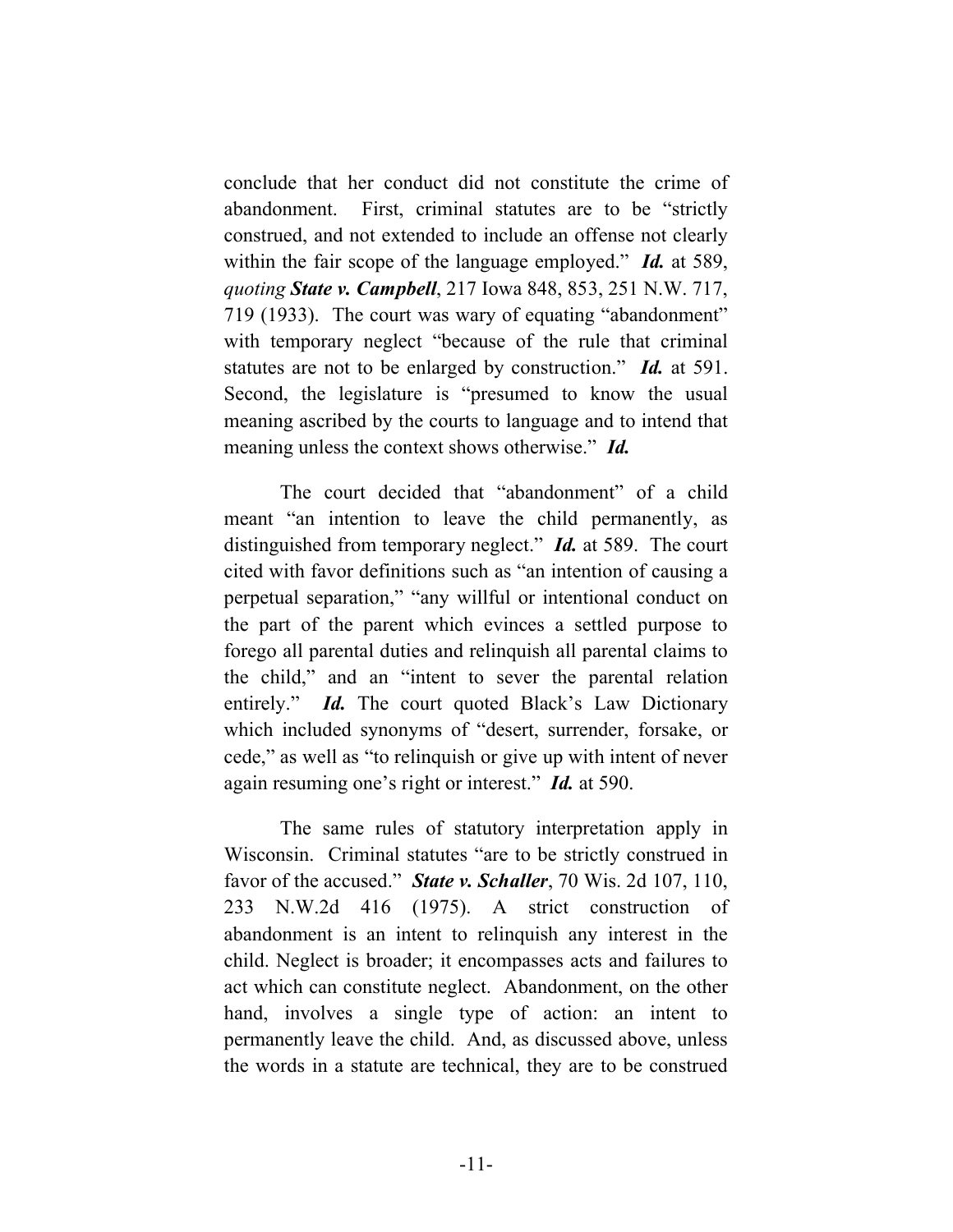according to their common and ordinary meaning. As the Iowa court held, the common meaning of abandon is a permanent relinquishment.

The statutory context of Wis. Stat. § 948.20 also supports the conclusion that abandonment of a child is an intent to permanently leave the child, and not a temporary leaving of the child. Immediately following Wis. Stat. § 948.20 is the child neglect statute, Wis. Stat. § 948.21, with which Steiner was also charged and convicted. That statute provides:

> (1) Any person who is responsible for a child's welfare who, through his or her actions or failure to take action, intentionally contributes to the neglect of the child is guilty of one of the following:

(a) A Class A misdemeanor.

(b) A Class H felony is bodily harm is a consequence.

(c) A Class F felony if great bodily harm is a consequence.

(d) A Class D felony if death is a consequence.

Neglect, like abandon, is not defined in the statute, nor is it defined in Wis. Stat. § 939.22. Neglect is, however, defined in WIS JI-CRIMINAL Pattern Jury Instruction 2150:

> A child is neglected when the person responsible for the child's welfare fails for reasons other that poverty to provide necessary care, food, clothing, medical or dental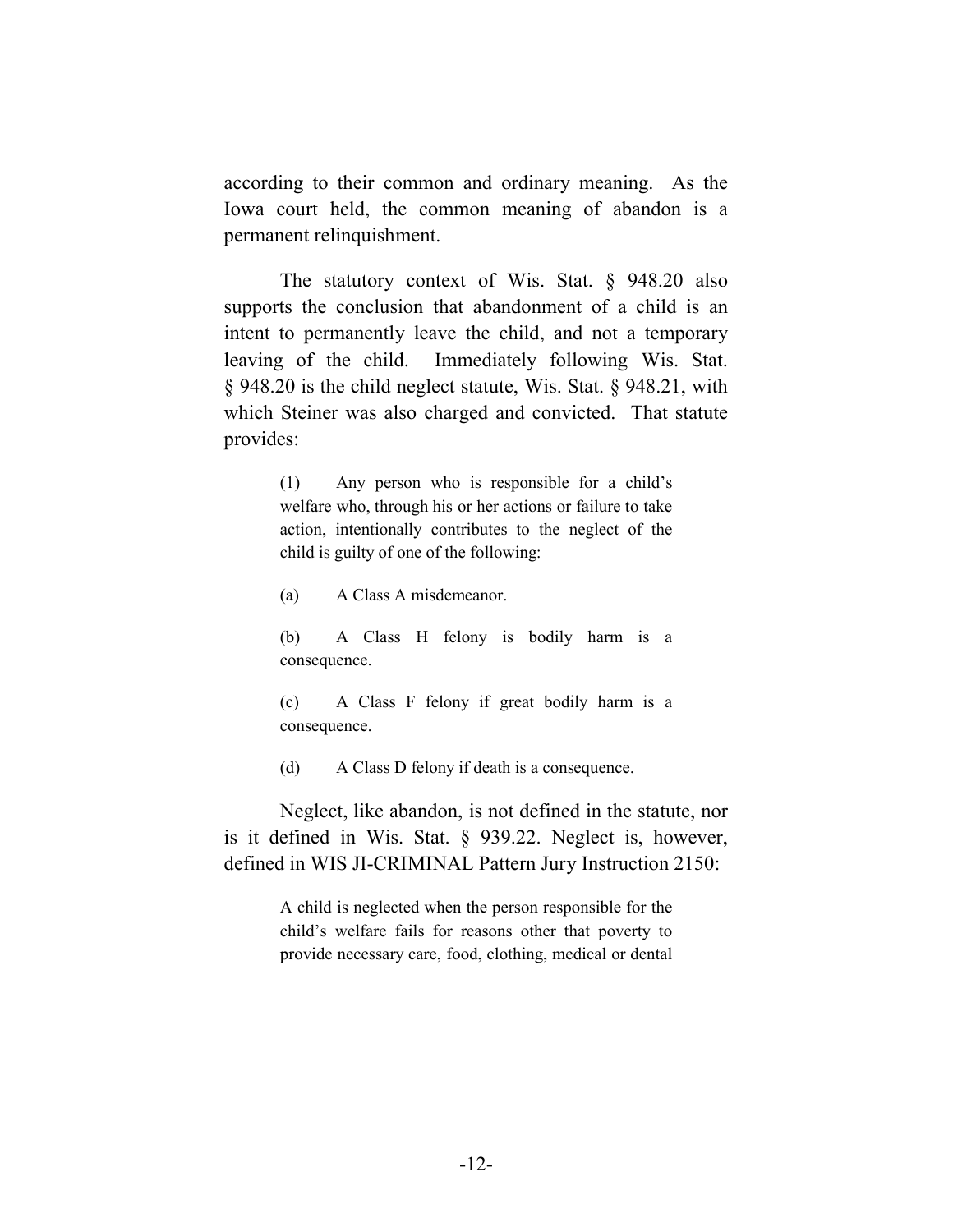care, or shelter so as to seriously endanger the physical health of the child  $<sup>4</sup>$ </sup>

Steiner's temporary leaving of his three-year-old son alone, locked in his room, meets the definition of neglect. The evidence showed D.S. had severe diaper rash and he was extremely hungry when Sedevie found him locked in his room. (90:72). His room was strewn with broken toys, half of the dresser drawers were out, and the electrical outlets did not have covers. (90:70).

Abandonment, however, must be something different from neglect. "Statutory language is read where possible to give reasonable effect to every word, in order to avoid surplusage." *Kalal*, 271 Wis. 2d at 663, ¶46. The logical way to harmonize the neglect and abandonment statutes is by time. That is, the temporary leaving of a child in a place where the child is endangered is neglect, while the intent to leave the child permanently in a place where the child may suffer neglect is abandonment.

This conclusion is also supported by the use of the word "abandon" in the context of a different crime, operating a motor vehicle without the owner's consent, contrary to Wis. Stat. § 943.23. Pursuant to Wis. Stat. § 943.23(3m), it is an affirmative defense if the defendant abandons the vehicle without damage within 24 hours. WIS JI-CRIMINAL Pattern Jury Instruction 1465A defines "abandon" in that context this way: "'Abandon' means that the defendant must have freely, voluntarily, and *permanently given up possession* of the vehicle." (emphasis added).

 <sup>4</sup> This definition is also part of the pattern instruction for abandonment, WI JI-CRIMINAL 2148, as the child must be left in a place where the child may suffer because of neglect.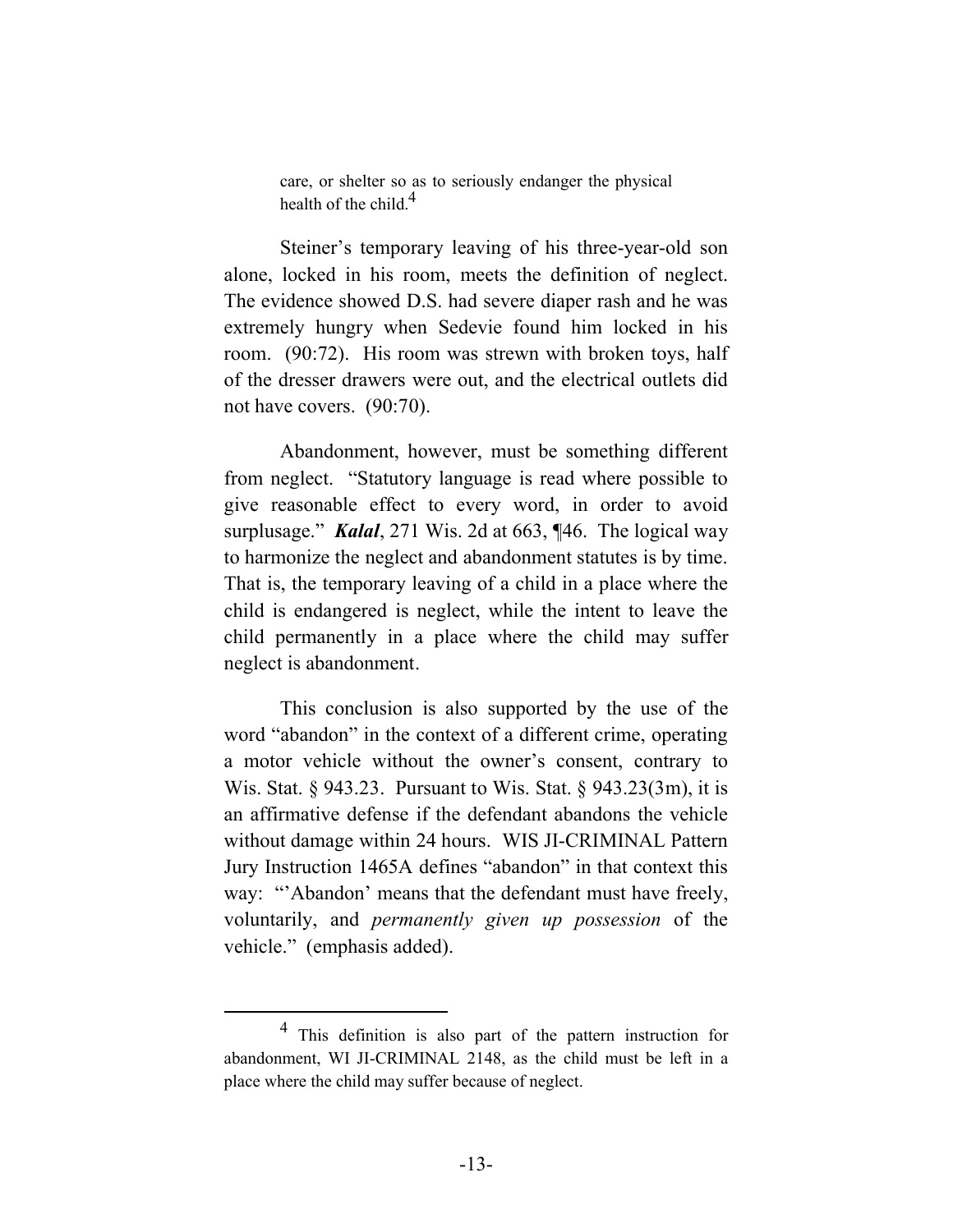In sum, the plain meaning of the term abandon, and the context of the abandonment statute, support the conclusion that the crime of abandonment of a child means an intent to permanently leave the child, not temporarily leave the child.

Although the jury instructions did not define "abandon" for the jury, the prosecutor did define it for the jury. In his closing argument, the prosecutor said: "There's nothing in the jury instruction that abandon means permanently. You won't find it anywhere." (91:68). The prosecutor's argument, defining "abandon" for the jury, was error for two reasons. First, the argument presumed to speak for the trial court. Second, it infringed upon a crucial matter for jury consideration.

It is the court's responsibility, not the prosecutor's, to instruct the jury. *See State v. Neuser*, 191 Wis. 2d 131, 138, 528 N.W.2d 49 (Ct. App. 1995). Here, the prosecutor presumed to tell the jury what the law is; that is, he told the jury that abandon includes temporarily leaving a child, effectively instructing the jury on the law. As argued above, Steiner contends the prosecutor misstated the law when he told the jurors that Steiner abandoned D.S. when he left the child temporarily. In addition, this "instruction" effectively told the jurors that if their common-sense told them that an intent to abandon meant an intent to leave the child permanently, they should disregard that common-sense view.

In *Neuser*, the prosecutor presumed to speak for the trial court when he argued to the jury that a lesser-included offense was submitted not because the trial court believed it was appropriate to do so, but rather because the defendant had requested the lesser-included offense instruction. *Id.* at 138. The court of appeals held this was error, observing that the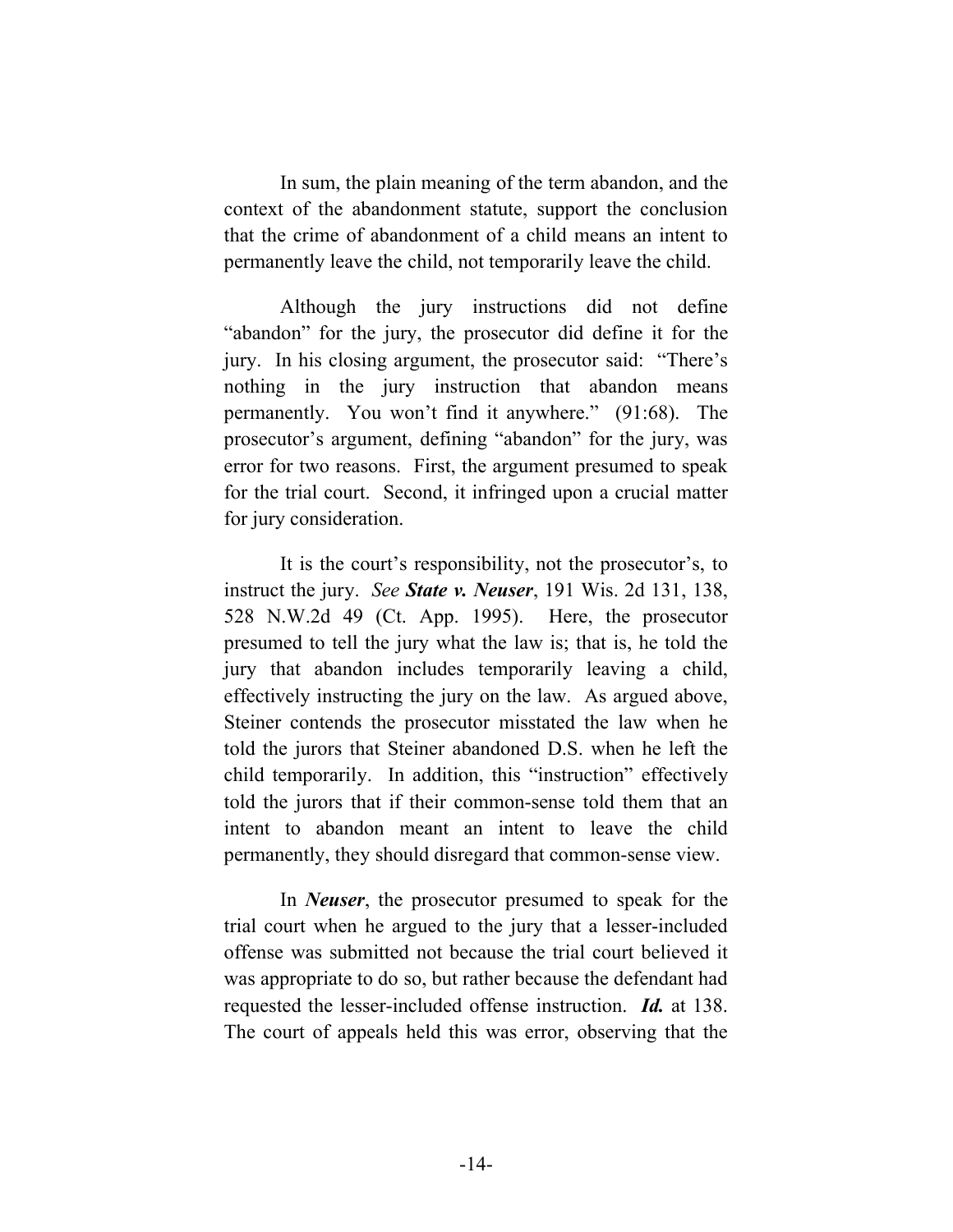prosecutor improperly "presumed to speak for the trial court and then spoke incorrectly." *Id.*. The court continued:

> The prosecutor is a prominent public authority figure in the eyes of a jury. When that figure misrepresents the ruling of the trial court on a crucial matter for jury consideration and, in that same breath, appears to speak for the court on that matter, there can be little doubt that justice has miscarried.

> Prosecutors are officers of the court and occupy a "quasi-judicial" office.

*Id.* at 138-39. When the prosecutor in this case defined abandon for the jury, and as Steiner contends, defined it incorrectly, the jurors likely concluded the prosecutor, in his quasi-judicial role, was correctly giving them the applicable law.

In addition, the prosecutor presumed to speak for the trial court on a crucial matter for the jury's consideration. The jury was charged with deciding whether Steiner left D.S. locked in his room "with intent to abandon the child." By instructing the jury what the law is, even though the jury instruction fails to so instruct, the prosecutor improperly affected the jury's deliberations on an essential element of the crime.

Steiner's trial counsel did not object to the state's closing argument. Steiner did, however, raise the issue to the trial court which denied his motion to vacate his conviction for abandonment of a child, and therefore, the trial court has had an opportunity to rule on his claim. And this court, of course, has the authority to reach the issue even though trial counsel did not object.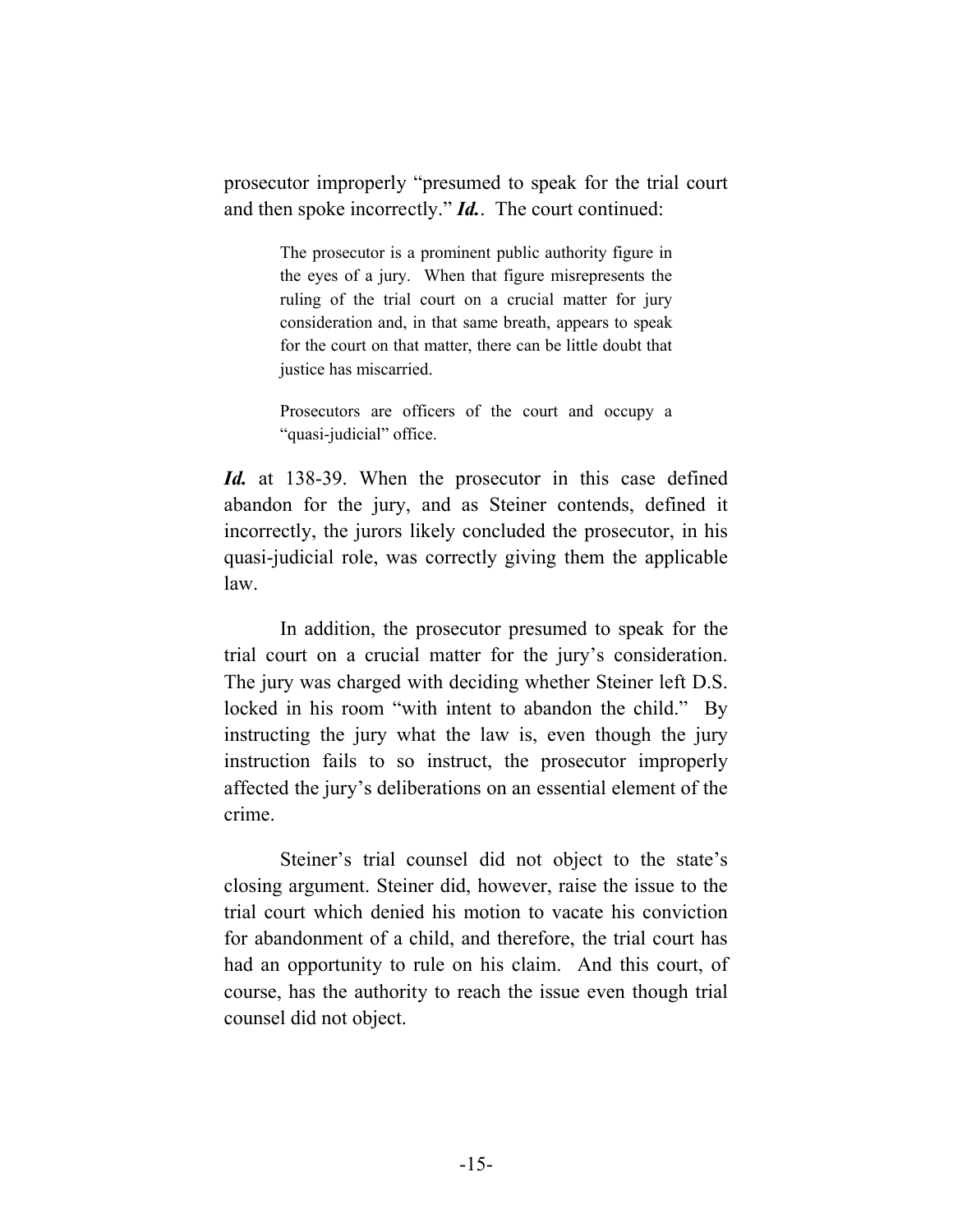Although Steiner's argument centers on the meaning of "abandon," his appeal challenges his conviction based on sufficiency of the evidence. That is, he was not guilty of abandonment of a child because the state never proved he intended to permanently leave his child, D.S. Pursuant to Wis. Stat. § 809.30(2)(h), a defendant can raise sufficiency of the evidence for the first time on appeal.

In addition, Wis. Stat. § 972.35 specifically grants authority to this court to reverse a judgment, in its discretion, regardless of whether any objection appears in the record. This court has the duty to do justice in an individual case, and this court is the court of last resort for most cases. *Vollmer v. Luety*, 156 Wis. 2d 1, 15, 456 N.W.2d 797 (1990).

Here, while Steiner's conviction for neglect is supported by the record, the evidence was insufficient to convict him of abandonment of a child. In reviewing the sufficiency of the evidence to support a conviction, this court may not substitute its judgment for that of the jury unless the evidence, viewed most favorably to the state and the conviction, is so lacking in probative value that no trier of fact, acting reasonably, could have found guilt beyond a reasonable doubt. *State v. Poellinger*, 153 Wis. 2d 493, 507, 451 N.W.2d 752 (1990).

The state never claimed or proved that Addison Steiner left D.S. at home and intended to never return. As the prosecutor argued to the jury in closing arguments, its theory of the case was that Steiner's temporary leaving of the child constituted abandonment. Therefore, if this court concludes that abandonment of a child means an intent to permanently leave the child, Steiner's conviction for abandonment of D.S. must be vacated.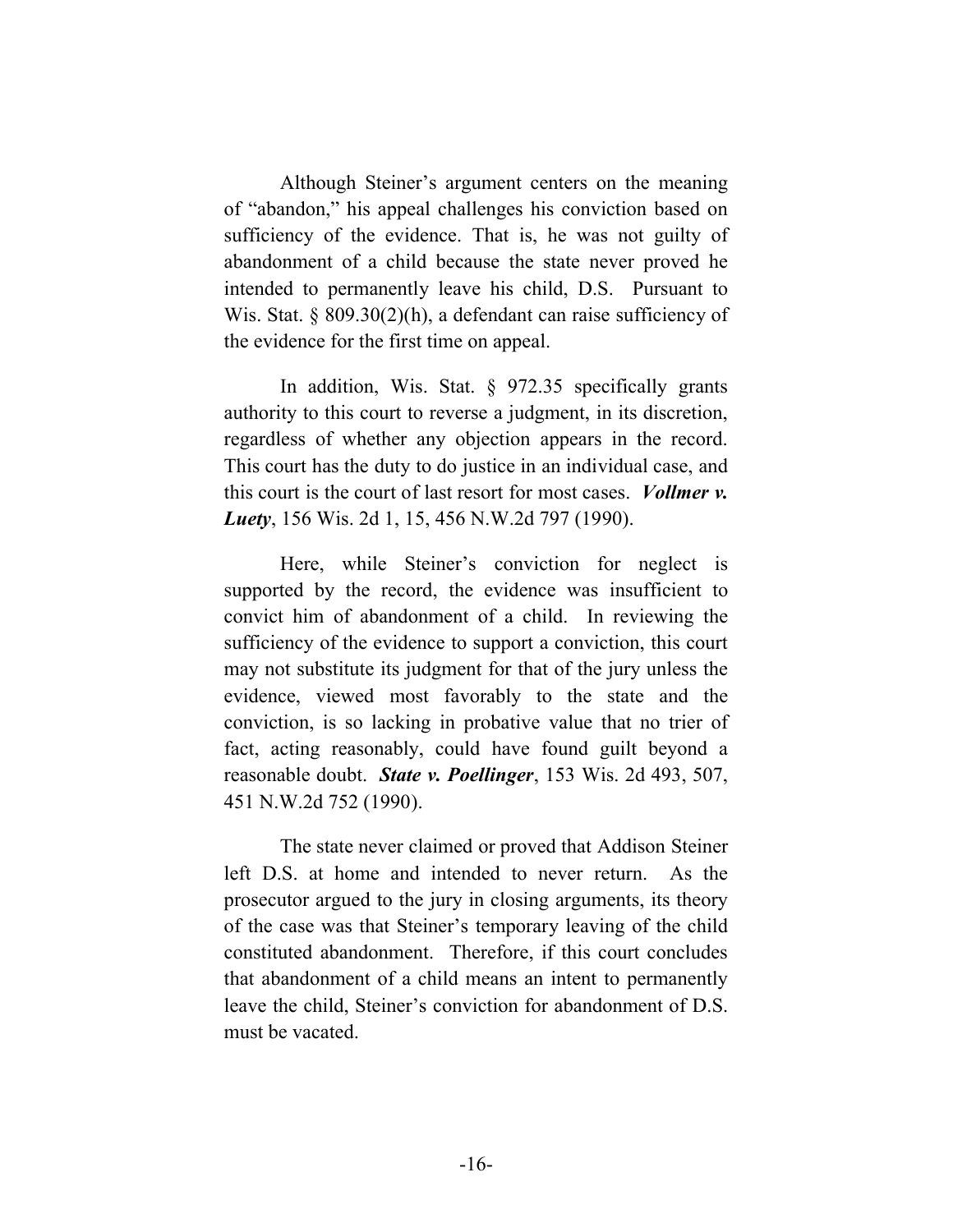#### **CONCLUSION**

For these reasons, Addison F. Steiner respectfully requests that the court vacate his conviction for abandonment of a child.

Dated this 24<sup>th</sup> day of February, 2014.

Respectfully submitted,

MARTHA K. ASKINS Assistant State Public Defender State Bar No. 1008032

Office of the State Public Defender Post Office Box 7862 Madison, WI 53707-7862 (608) 267-2879 askinsm@opd.wi.gov

Attorney for Defendant-Appellant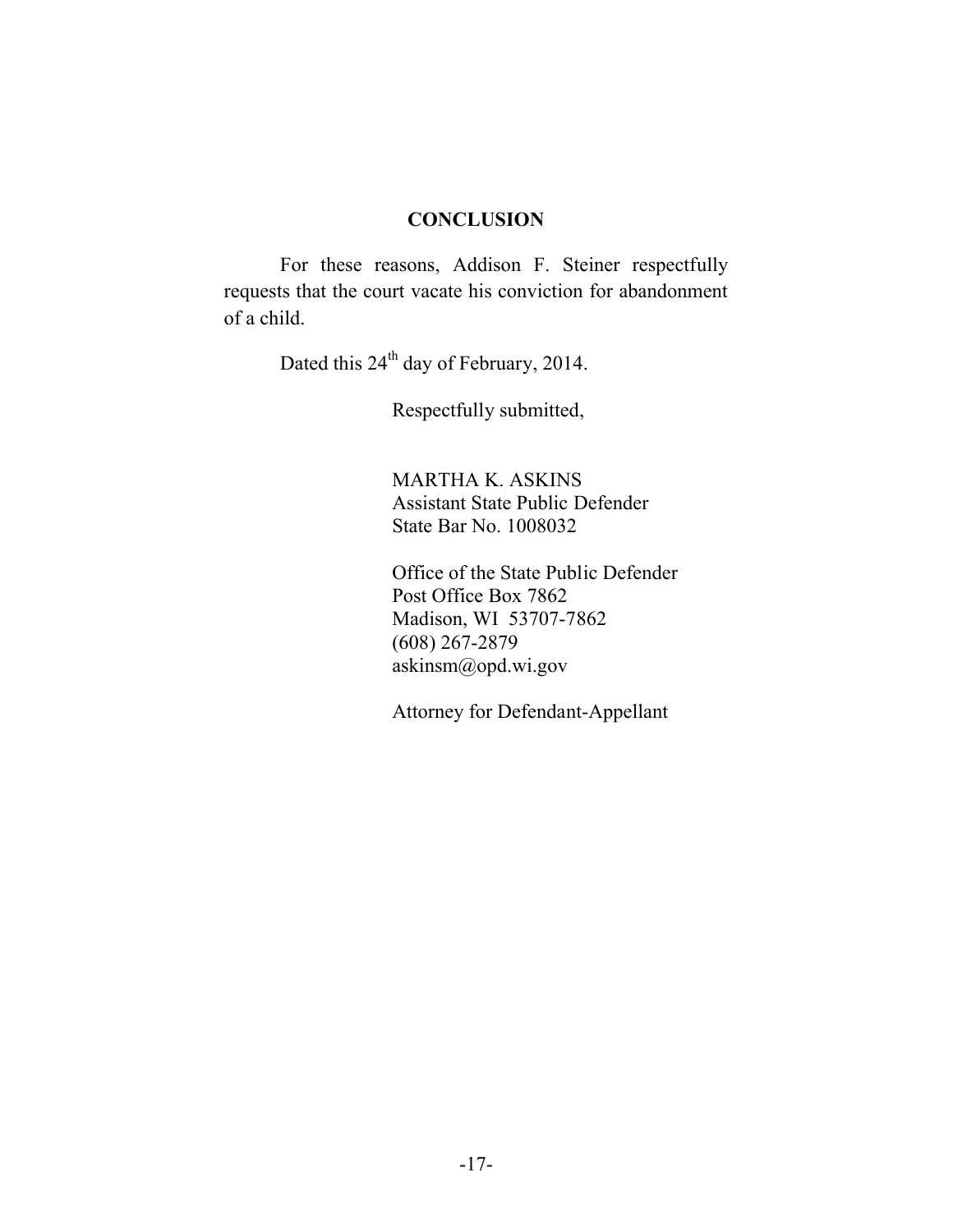### **CERTIFICATION AS TO FORM/LENGTH**

I certify that this brief meets the form and length requirements of Rule 809.19(8)(b) and (c) in that it is: proportional serif font, minimum printing resolution of 200 dots per inch, 13 point body text, 11 point for quotes and footnotes, leading of minimum 2 points and maximum of 60 characters per line of body text. The length of the brief is 4,022 words.

### **CERTIFICATE OF COMPLIANCE WITH RULE 809.19(12)**

I hereby certify that:

I have submitted an electronic copy of this brief, excluding the appendix, if any, which complies with the requirements of § 809.19(12). I further certify that:

This electronic brief is identical in content and format to the printed form of the brief filed on or after this date.

A copy of this certificate has been served with the paper copies of this brief filed with the court and served on all opposing parties.

Dated this  $24<sup>th</sup>$  day of February, 2014.

Signed:

MARTHA K. ASKINS Assistant State Public Defender State Bar No. 1008032

Office of the State Public Defender Post Office Box 7862 Madison, WI 53707-7862 (608) 267-2879 askinsm@opd.wi.gov

Attorney for Defendant-Appellant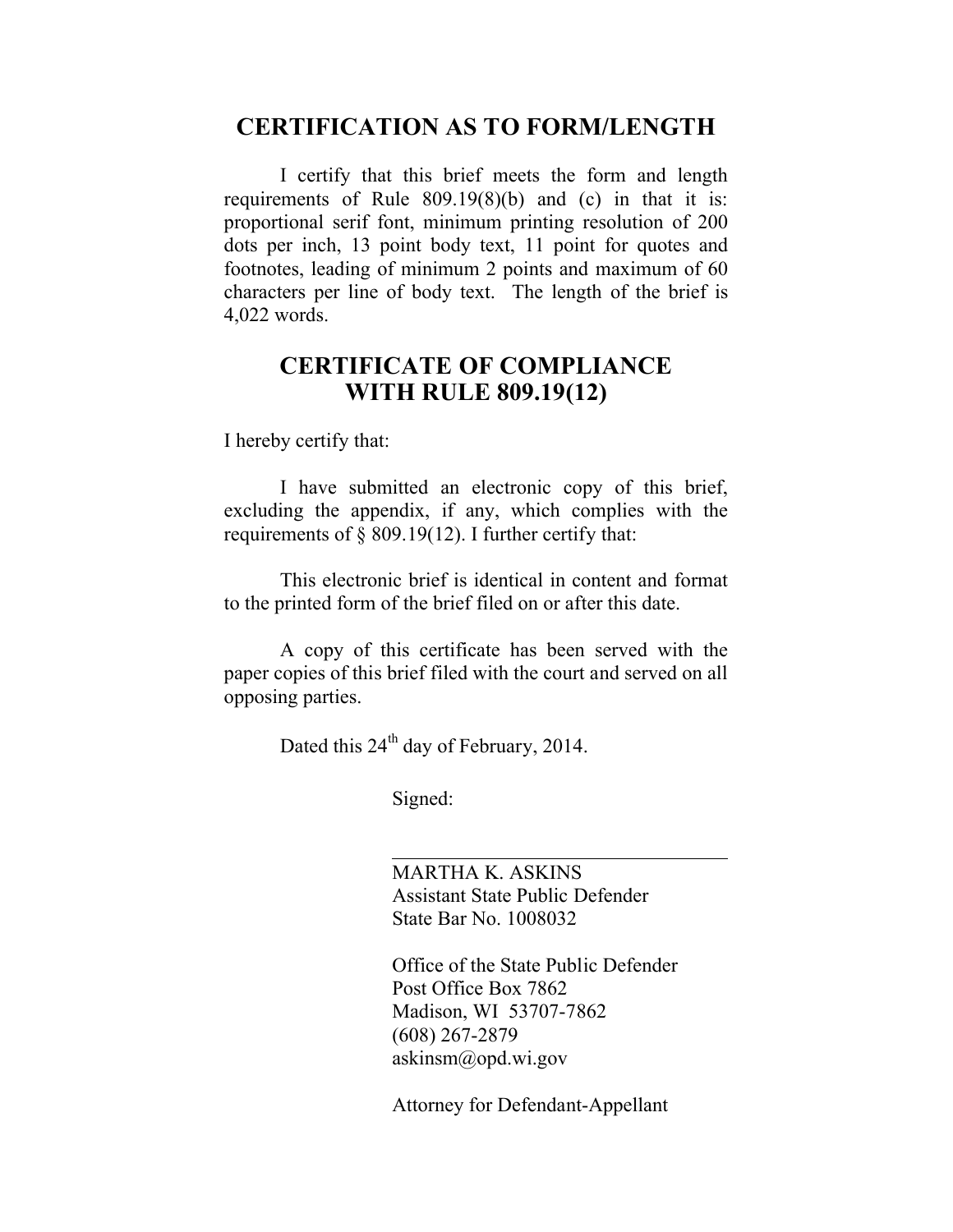# **A P P E N D I X**

Record has been so reproduced to preserve confidentiality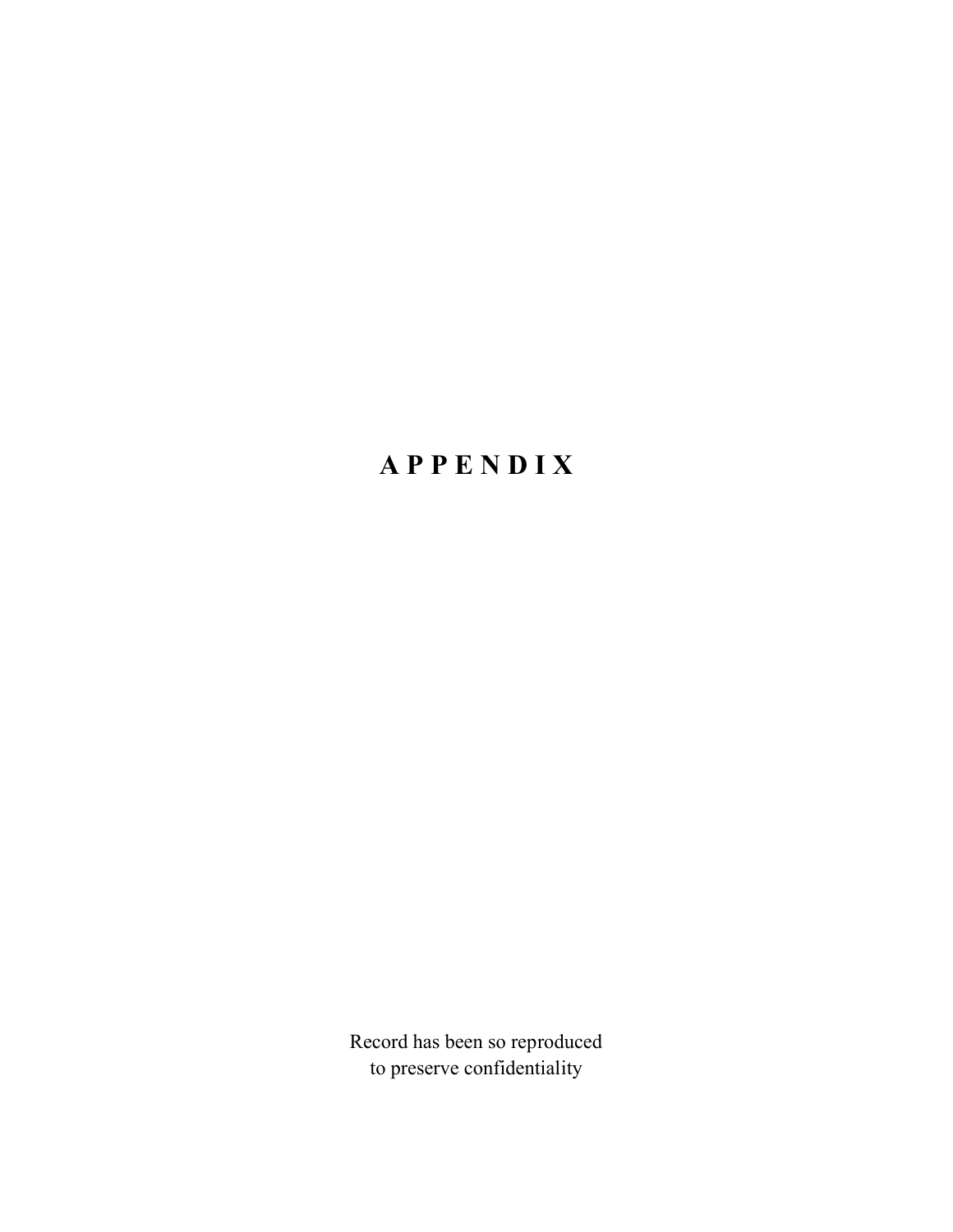# **I N D E X T O A P P E N D I X**

## Page

| Postconviction hearing transcript,  |  |
|-------------------------------------|--|
| including trial court's decision on |  |
|                                     |  |